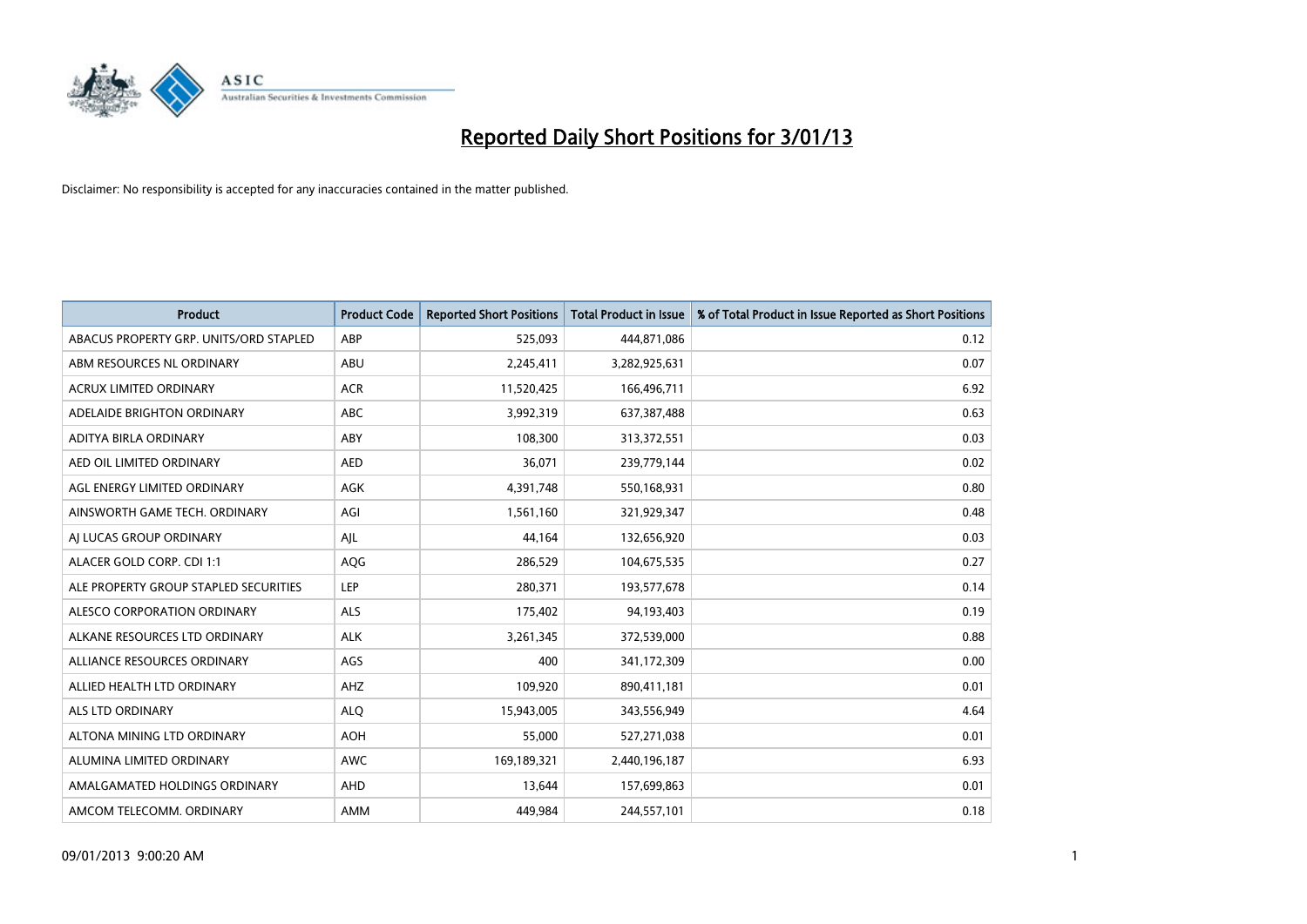

| <b>Product</b>                          | <b>Product Code</b> | <b>Reported Short Positions</b> | <b>Total Product in Issue</b> | % of Total Product in Issue Reported as Short Positions |
|-----------------------------------------|---------------------|---------------------------------|-------------------------------|---------------------------------------------------------|
| AMCOR LIMITED ORDINARY                  | <b>AMC</b>          | 2,941,346                       | 1,206,684,923                 | 0.24                                                    |
| AMP LIMITED ORDINARY                    | AMP                 | 7,454,828                       | 2,930,423,546                 | 0.25                                                    |
| AMPELLA MINING ORDINARY                 | <b>AMX</b>          | 3,881,346                       | 247,500,493                   | 1.57                                                    |
| ANGLOGOLD ASHANTI CDI 5:1               | AGG                 | 500                             | 89,207,765                    | 0.00                                                    |
| ANSELL LIMITED ORDINARY                 | <b>ANN</b>          | 3,616,369                       | 130,768,652                   | 2.77                                                    |
| ANTARES ENERGY LTD ORDINARY             | <b>AZZ</b>          | 554,169                         | 257,000,000                   | 0.22                                                    |
| ANZ BANKING GRP LTD ORDINARY            | ANZ                 | 5,401,063                       | 2,743,588,302                 | 0.20                                                    |
| APA GROUP STAPLED SECURITIES            | <b>APA</b>          | 5,885,035                       | 827,350,325                   | 0.71                                                    |
| APA SUB GRP STAPLED SECURITY            | <b>HDF</b>          | 381,758                         | 560,324,158                   | 0.07                                                    |
| APN NEWS & MEDIA ORDINARY               | <b>APN</b>          | 21,327,878                      | 661,526,586                   | 3.22                                                    |
| AQUARIUS PLATINUM. ORDINARY             | <b>AOP</b>          | 13,766,373                      | 486,851,336                   | 2.83                                                    |
| AQUILA RESOURCES ORDINARY               | <b>AQA</b>          | 8,491,403                       | 411,804,442                   | 2.06                                                    |
| ARAFURA RESOURCE LTD ORDINARY           | <b>ARU</b>          | 2,191,563                       | 441,270,644                   | 0.50                                                    |
| ARB CORPORATION ORDINARY                | <b>ARP</b>          | 97,416                          | 72,481,302                    | 0.13                                                    |
| ARDENT LEISURE GROUP STAPLED SECURITIES | AAD                 | 823,409                         | 397,774,513                   | 0.21                                                    |
| ARGONAUT RESOURCES ORDINARY             | <b>ARE</b>          | 10,000                          | 274,876,470                   | 0.00                                                    |
| ARISTOCRAT LEISURE ORDINARY             | <b>ALL</b>          | 13,098,079                      | 551,418,047                   | 2.38                                                    |
| ARRIUM LTD ORDINARY                     | ARI                 | 4,879,800                       | 1,351,527,328                 | 0.36                                                    |
| ASCIANO LIMITED ORDINARY                | <b>AIO</b>          | 7,216,624                       | 975,385,664                   | 0.74                                                    |
| ASG GROUP LIMITED ORDINARY              | <b>ASZ</b>          | 1,495,612                       | 206,720,839                   | 0.72                                                    |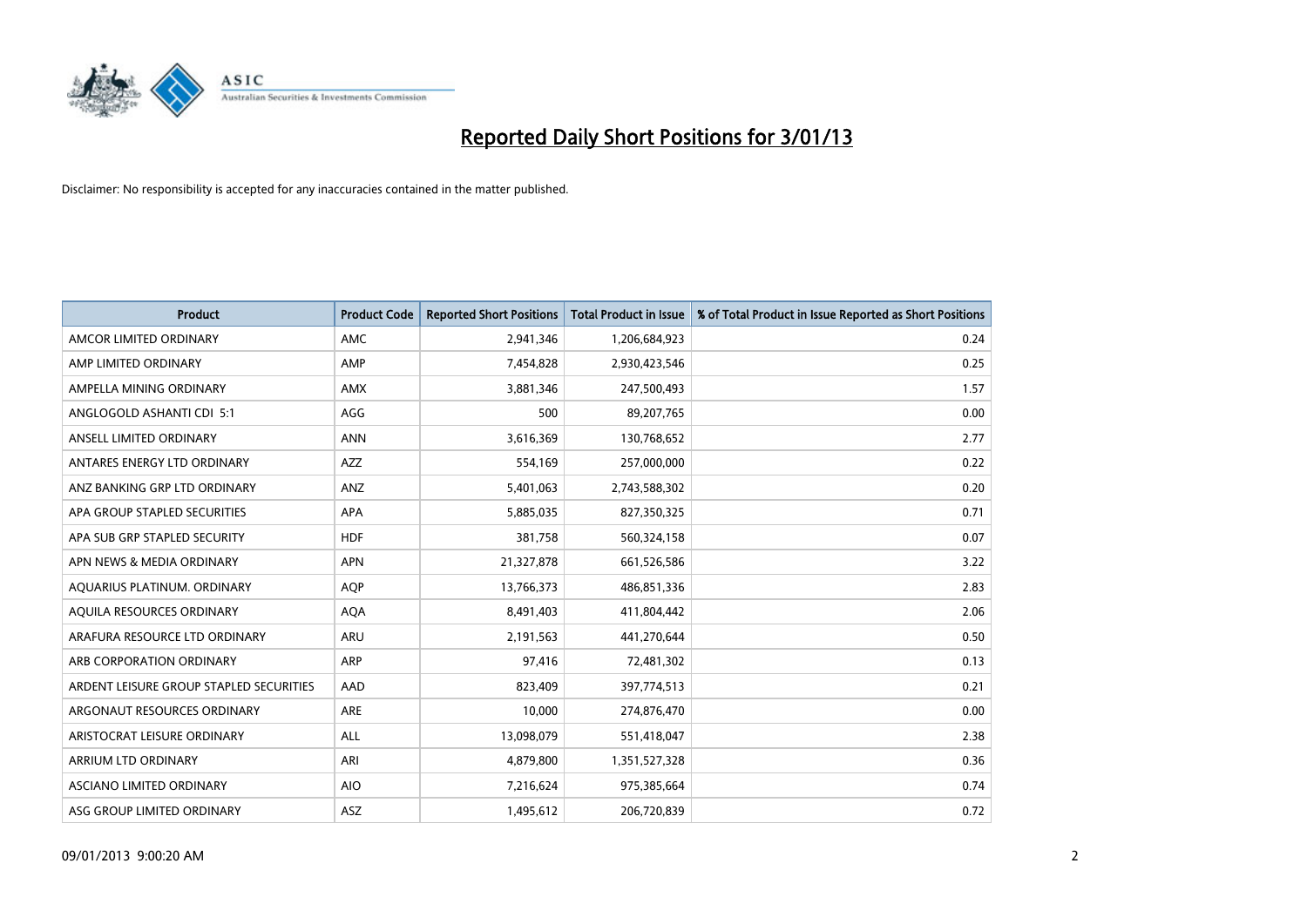

| <b>Product</b>                              | <b>Product Code</b> | <b>Reported Short Positions</b> | <b>Total Product in Issue</b> | % of Total Product in Issue Reported as Short Positions |
|---------------------------------------------|---------------------|---------------------------------|-------------------------------|---------------------------------------------------------|
| ASPEN GROUP ORD/UNITS STAPLED               | <b>APZ</b>          | 62,999                          | 1,197,188,521                 | 0.01                                                    |
| ASPIRE MINING LTD ORDINARY                  | <b>AKM</b>          | 27,141                          | 620,594,556                   | 0.00                                                    |
| ASTRO JAP PROP GROUP STAPLED SECURITIES     | AJA                 | 1,147                           | 58,445,002                    | 0.00                                                    |
| ASX LIMITED ORDINARY                        | ASX                 | 4,081,669                       | 175,136,729                   | 2.33                                                    |
| ATLAS IRON LIMITED ORDINARY                 | AGO                 | 4,772,665                       | 909,718,409                   | 0.52                                                    |
| AURIZON HOLDINGS LTD ORDINARY               | <b>AZI</b>          | 15,009,175                      | 2,137,284,503                 | 0.70                                                    |
| AURORA OIL & GAS ORDINARY                   | <b>AUT</b>          | 6,994,295                       | 447,885,778                   | 1.56                                                    |
| AUSDRILL LIMITED ORDINARY                   | ASL                 | 6,297,020                       | 309,451,963                   | 2.03                                                    |
| AUSENCO LIMITED ORDINARY                    | AAX                 | 1,112,485                       | 123,872,665                   | 0.90                                                    |
| <b>AUSTAL LIMITED ORDINARY</b>              | ASB                 | 3,000,267                       | 346,007,639                   | 0.87                                                    |
| AUSTIN ENGINEERING ORDINARY                 | ANG                 | 449,397                         | 72,314,403                    | 0.62                                                    |
| <b>AUSTRALAND PROPERTY STAPLED SECURITY</b> | <b>ALZ</b>          | 605,333                         | 576,846,597                   | 0.10                                                    |
| AUSTRALIAN AGRICULT. ORDINARY               | AAC                 | 669,961                         | 312,905,085                   | 0.21                                                    |
| AUSTRALIAN INFRASTR. UNITS/ORDINARY         | <b>AIX</b>          | 779,444                         | 620,733,944                   | 0.13                                                    |
| AUSTRALIAN PHARM, ORDINARY                  | API                 | 309,134                         | 488,115,883                   | 0.06                                                    |
| AUTOMOTIVE HOLDINGS ORDINARY                | AHE                 | 7,501                           | 260,579,682                   | 0.00                                                    |
| AVIENNINGS LIMITED ORDINARY                 | AVI                 | 175,000                         | 274,588,694                   | 0.06                                                    |
| AWE LIMITED ORDINARY                        | <b>AWE</b>          | 4,589,247                       | 522,116,985                   | 0.88                                                    |
| AZIMUTH RES LTD ORDINARY                    | <b>AZH</b>          | 1,348,143                       | 424,626,680                   | 0.32                                                    |
| <b>BANDANNA ENERGY ORDINARY</b>             | <b>BND</b>          | 15,427,421                      | 528,481,199                   | 2.92                                                    |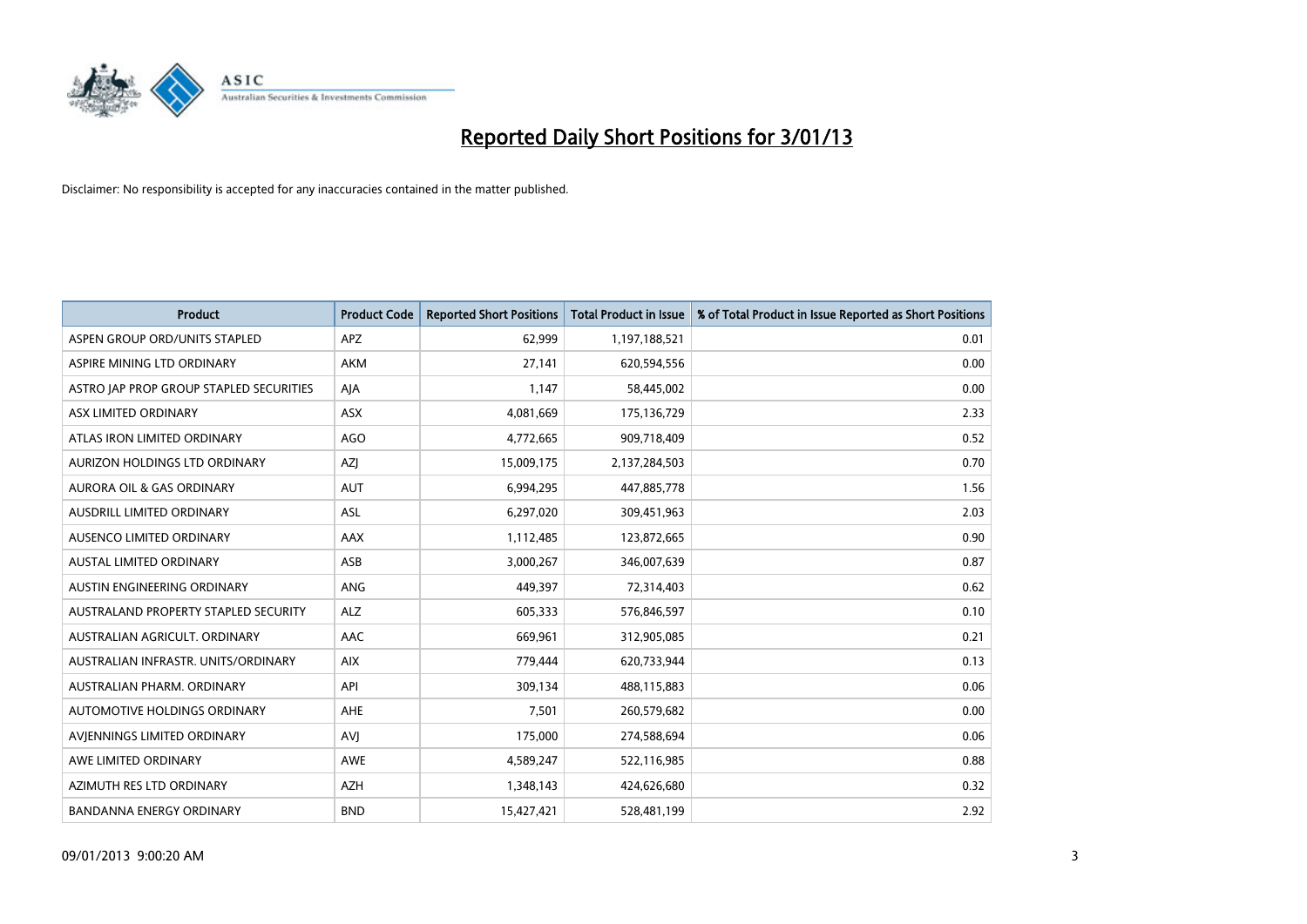

| <b>Product</b>                       | <b>Product Code</b> | <b>Reported Short Positions</b> | <b>Total Product in Issue</b> | % of Total Product in Issue Reported as Short Positions |
|--------------------------------------|---------------------|---------------------------------|-------------------------------|---------------------------------------------------------|
| BANK OF QUEENSLAND. ORDINARY         | <b>BOO</b>          | 7,498,035                       | 312,878,919                   | 2.40                                                    |
| <b>BANNERMAN RESOURCES ORDINARY</b>  | <b>BMN</b>          | 55,487                          | 305,334,385                   | 0.02                                                    |
| <b>BASE RES LIMITED ORDINARY</b>     | <b>BSE</b>          | 452,770                         | 560,440,029                   | 0.08                                                    |
| BATHURST RESOURCES ORDINARY          | <b>BTU</b>          | 39,763,947                      | 697,247,997                   | 5.70                                                    |
| <b>BC IRON LIMITED ORDINARY</b>      | <b>BCI</b>          | 385,957                         | 119,440,150                   | 0.32                                                    |
| BEACH ENERGY LIMITED ORDINARY        | <b>BPT</b>          | 16,853,003                      | 1,263,677,572                 | 1.33                                                    |
| BEADELL RESOURCE LTD ORDINARY        | <b>BDR</b>          | 12,044,439                      | 742,204,752                   | 1.62                                                    |
| BENDIGO AND ADELAIDE ORDINARY        | <b>BEN</b>          | 9,509,163                       | 402,311,212                   | 2.36                                                    |
| BERKELEY RESOURCES ORDINARY          | <b>BKY</b>          | 190,670                         | 179,393,273                   | 0.11                                                    |
| <b>BHP BILLITON LIMITED ORDINARY</b> | <b>BHP</b>          | 11,172,774                      | 3,211,691,105                 | 0.35                                                    |
| <b>BILLABONG ORDINARY</b>            | <b>BBG</b>          | 6,249,494                       | 478,944,292                   | 1.30                                                    |
| <b>BLACKTHORN RESOURCES ORDINARY</b> | <b>BTR</b>          | 224,959                         | 164,285,950                   | 0.14                                                    |
| <b>BLUESCOPE STEEL LTD ORDINARY</b>  | <b>BSL</b>          | 1,102,314                       | 558,243,305                   | 0.20                                                    |
| <b>BOART LONGYEAR ORDINARY</b>       | <b>BLY</b>          | 3,584,737                       | 461,163,412                   | 0.78                                                    |
| BORAL LIMITED, ORDINARY              | <b>BLD</b>          | 40,141,176                      | 766,235,816                   | 5.24                                                    |
| <b>BOUGAINVILLE COPPER ORDINARY</b>  | <b>BOC</b>          |                                 | 401,062,500                   | 0.00                                                    |
| <b>BRADKEN LIMITED ORDINARY</b>      | <b>BKN</b>          | 10,939,528                      | 169,240,662                   | 6.46                                                    |
| <b>BRAMBLES LIMITED ORDINARY</b>     | <b>BXB</b>          | 5,960,005                       | 1,556,588,785                 | 0.38                                                    |
| <b>BREVILLE GROUP LTD ORDINARY</b>   | <b>BRG</b>          | 803,328                         | 130,095,322                   | 0.62                                                    |
| BRICKWORKS LIMITED ORDINARY          | <b>BKW</b>          | 49,269                          | 147,818,132                   | 0.03                                                    |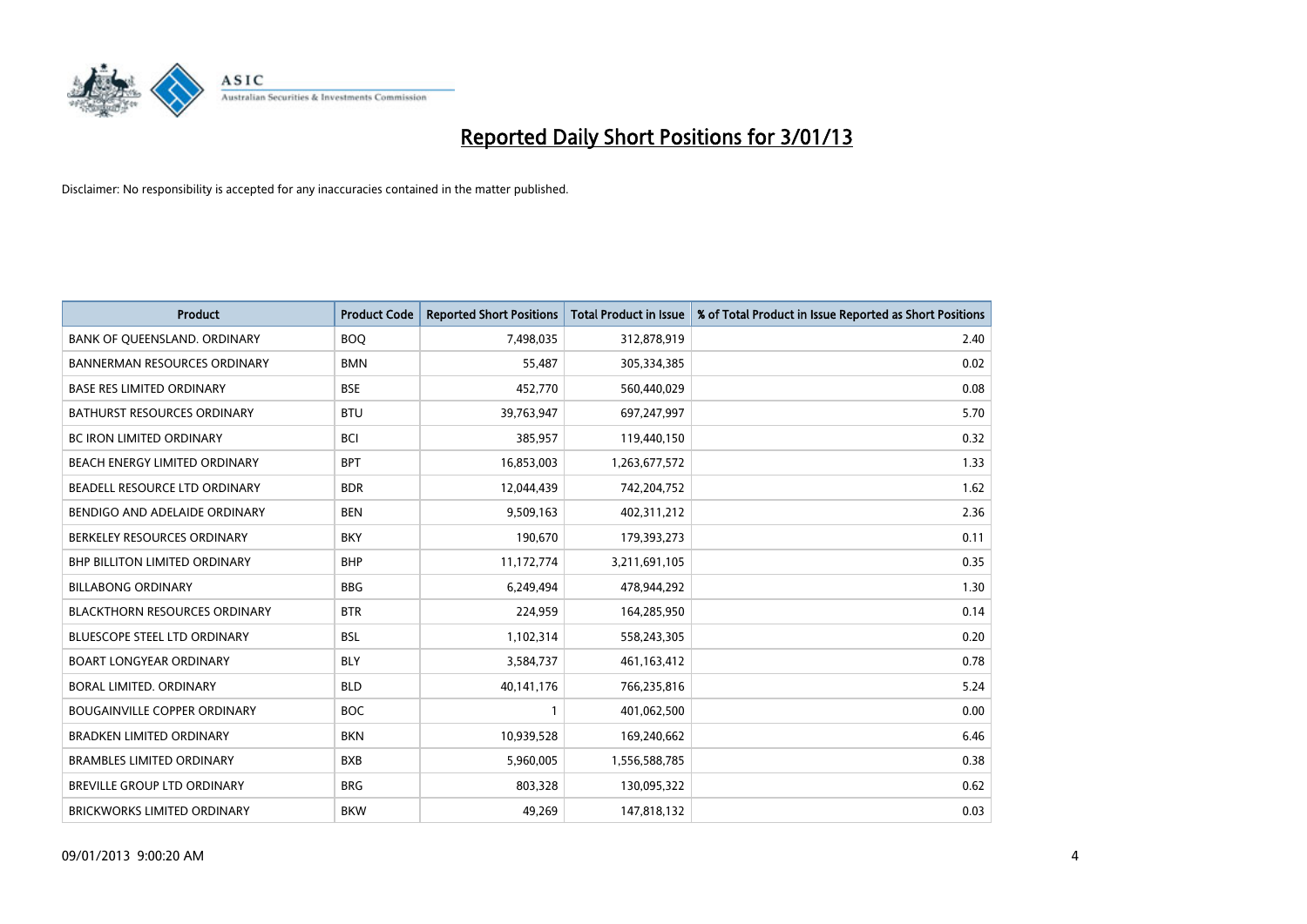

| <b>Product</b>                          | <b>Product Code</b> | <b>Reported Short Positions</b> | <b>Total Product in Issue</b> | % of Total Product in Issue Reported as Short Positions |
|-----------------------------------------|---------------------|---------------------------------|-------------------------------|---------------------------------------------------------|
| <b>BROCKMAN MINING LTD ORDINARY</b>     | <b>BCK</b>          | 91,872                          | 7,224,094,327                 | 0.00                                                    |
| BT INVESTMENT MNGMNT ORDINARY           | <b>BTT</b>          | 65,155                          | 274,214,460                   | 0.02                                                    |
| <b>BURU ENERGY ORDINARY</b>             | <b>BRU</b>          | 12,743,847                      | 273,769,554                   | 4.65                                                    |
| <b>BWP TRUST ORDINARY UNITS</b>         | <b>BWP</b>          | 3,322,295                       | 533,645,790                   | 0.62                                                    |
| CABCHARGE AUSTRALIA ORDINARY            | CAB                 | 5,804,753                       | 120,430,683                   | 4.82                                                    |
| <b>CALIBRE GROUP LTD ORDINARY</b>       | CGH                 | 513,535                         | 307,378,401                   | 0.17                                                    |
| CALTEX AUSTRALIA ORDINARY               | <b>CTX</b>          | 4,873,305                       | 270,000,000                   | 1.80                                                    |
| CAPE LAMBERT RES LTD ORDINARY           | <b>CFE</b>          | 754,469                         | 689,108,792                   | 0.11                                                    |
| CARABELLA RES LTD ORDINARY              | <b>CLR</b>          | 52,729                          | 152,361,547                   | 0.03                                                    |
| <b>CARBON ENERGY ORDINARY</b>           | <b>CNX</b>          | 48,071                          | 778,451,954                   | 0.01                                                    |
| CARDNO LIMITED ORDINARY                 | <b>CDD</b>          | 5,782,923                       | 141,133,512                   | 4.10                                                    |
| <b>CARINDALE PROPERTY UNIT</b>          | <b>CDP</b>          | 8,000                           | 70,000,000                    | 0.01                                                    |
| CARNARVON PETROLEUM ORDINARY            | <b>CVN</b>          | 1,119,063                       | 937,257,700                   | 0.12                                                    |
| CARSALES.COM LTD ORDINARY               | <b>CRZ</b>          | 6,613,924                       | 235,768,495                   | 2.81                                                    |
| CEDAR WOODS PROP. ORDINARY              | <b>CWP</b>          | 5,001                           | 73,047,793                    | 0.01                                                    |
| CENTRAL PETROLEUM ORDINARY              | <b>CTP</b>          | 676,268                         | 1,386,978,365                 | 0.05                                                    |
| CENTRO RETAIL AUST ORD/UNIT STAPLED SEC | <b>CRF</b>          | 6,151,988                       | 1,427,391,696                 | 0.43                                                    |
| <b>CERAMIC FUEL CELLS ORDINARY</b>      | CFU                 | 390                             | 1,559,231,320                 | 0.00                                                    |
| CFS RETAIL TRUST GRP STAPLED SECURITIES | <b>CFX</b>          | 34,942,944                      | 2,828,495,659                 | 1.24                                                    |
| CHALLENGER DIV.PRO. STAPLED UNITS       | <b>CDI</b>          | 54,705                          | 214,101,013                   | 0.03                                                    |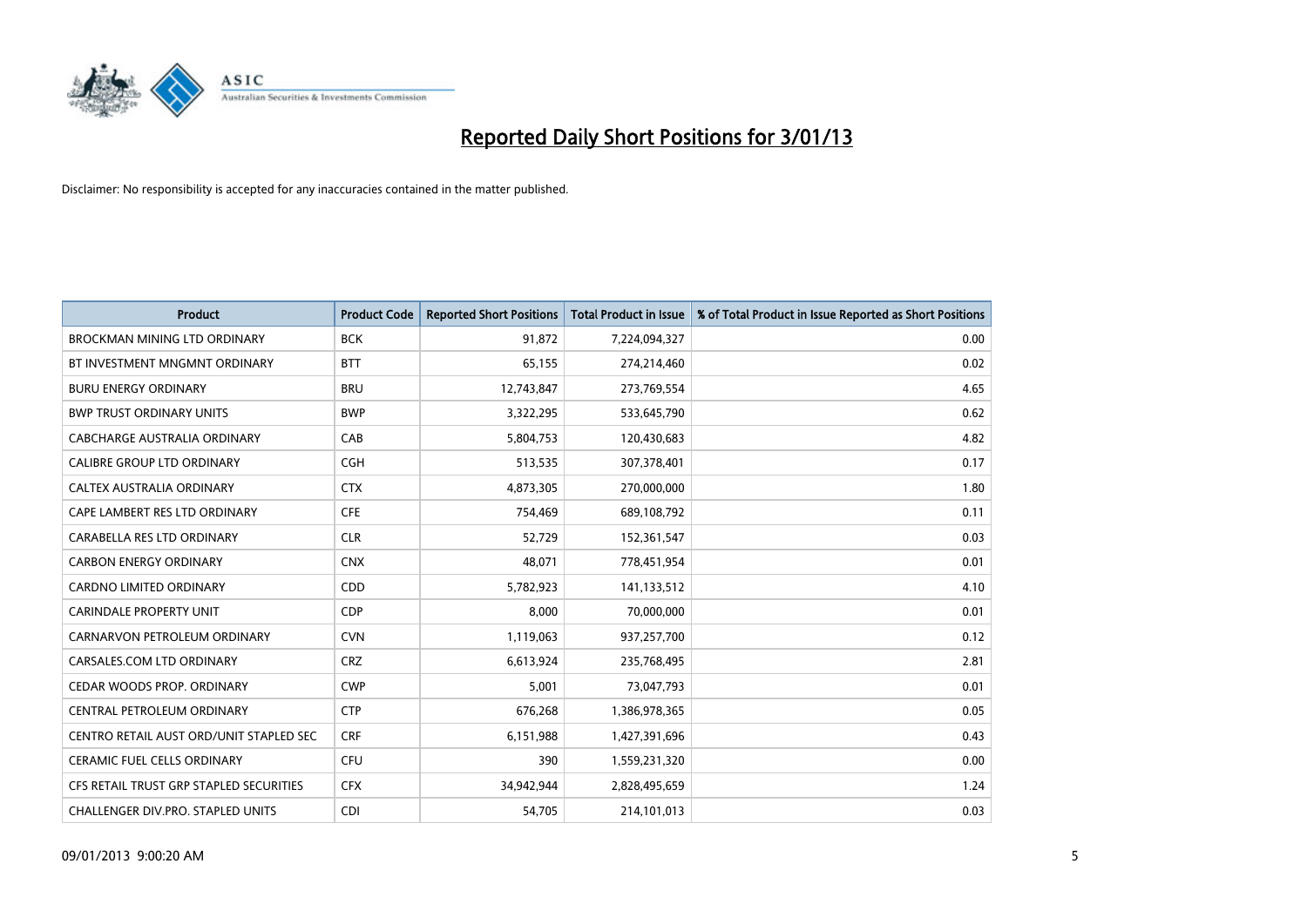

| <b>Product</b>                          | <b>Product Code</b> | <b>Reported Short Positions</b> | <b>Total Product in Issue</b> | % of Total Product in Issue Reported as Short Positions |
|-----------------------------------------|---------------------|---------------------------------|-------------------------------|---------------------------------------------------------|
| <b>CHALLENGER LIMITED ORDINARY</b>      | <b>CGF</b>          | 4,199,997                       | 539,090,985                   | 0.78                                                    |
| CHARTER HALL GROUP STAPLED US PROHIBIT. | <b>CHC</b>          | 325,386                         | 298,730,356                   | 0.11                                                    |
| <b>CHARTER HALL RETAIL UNITS</b>        | <b>COR</b>          | 955,778                         | 334,098,571                   | 0.29                                                    |
| <b>CHORUS LIMITED ORDINARY</b>          | <b>CNU</b>          | 1,062,137                       | 385,082,123                   | 0.28                                                    |
| CITIGOLD CORP LTD ORDINARY              | <b>CTO</b>          | 1,433,288                       | 1,352,907,765                 | 0.11                                                    |
| <b>CLOUGH LIMITED ORDINARY</b>          | <b>CLO</b>          | 80,236                          | 775,259,839                   | 0.01                                                    |
| <b>CNPR GRP UNITS/ORD STAPLED</b>       | <b>CNP</b>          | 2,537                           | 972,414,514                   | 0.00                                                    |
| COAL OF AFRICA LTD ORDINARY             | <b>CZA</b>          | 67,650                          | 800,951,034                   | 0.01                                                    |
| <b>COALSPUR MINES LTD ORDINARY</b>      | <b>CPL</b>          | 13,648,087                      | 620,729,899                   | 2.20                                                    |
| COCA-COLA AMATIL ORDINARY               | <b>CCL</b>          | 3,737,127                       | 762,133,414                   | 0.49                                                    |
| COCHLEAR LIMITED ORDINARY               | <b>COH</b>          | 5,040,417                       | 57,026,689                    | 8.84                                                    |
| COCKATOO COAL ORDINARY                  | <b>COK</b>          | 16,581,856                      | 1,016,746,908                 | 1.63                                                    |
| <b>CODAN LIMITED ORDINARY</b>           | <b>CDA</b>          | 50,001                          | 176,862,573                   | 0.03                                                    |
| <b>COLLINS FOODS LTD ORDINARY</b>       | <b>CKF</b>          | 321,426                         | 93,000,003                    | 0.35                                                    |
| COMMONWEALTH BANK, ORDINARY             | <b>CBA</b>          | 14,513,730                      | 1,609,180,841                 | 0.90                                                    |
| <b>COMMONWEALTH PROP ORDINARY UNITS</b> | <b>CPA</b>          | 14,372,926                      | 2,347,003,413                 | 0.61                                                    |
| <b>COMPASS RESOURCES ORDINARY</b>       | <b>CMR</b>          | 7,472                           | 1,403,744,100                 | 0.00                                                    |
| <b>COMPUTERSHARE LTD ORDINARY</b>       | <b>CPU</b>          | 12,808,043                      | 555,664,059                   | 2.30                                                    |
| CONTINENTAL COAL LTD ORDINARY           | <b>CCC</b>          | 983                             | 473,061,772                   | 0.00                                                    |
| COOPER ENERGY LTD ORDINARY              | <b>COE</b>          | 229,742                         | 329,034,654                   | 0.07                                                    |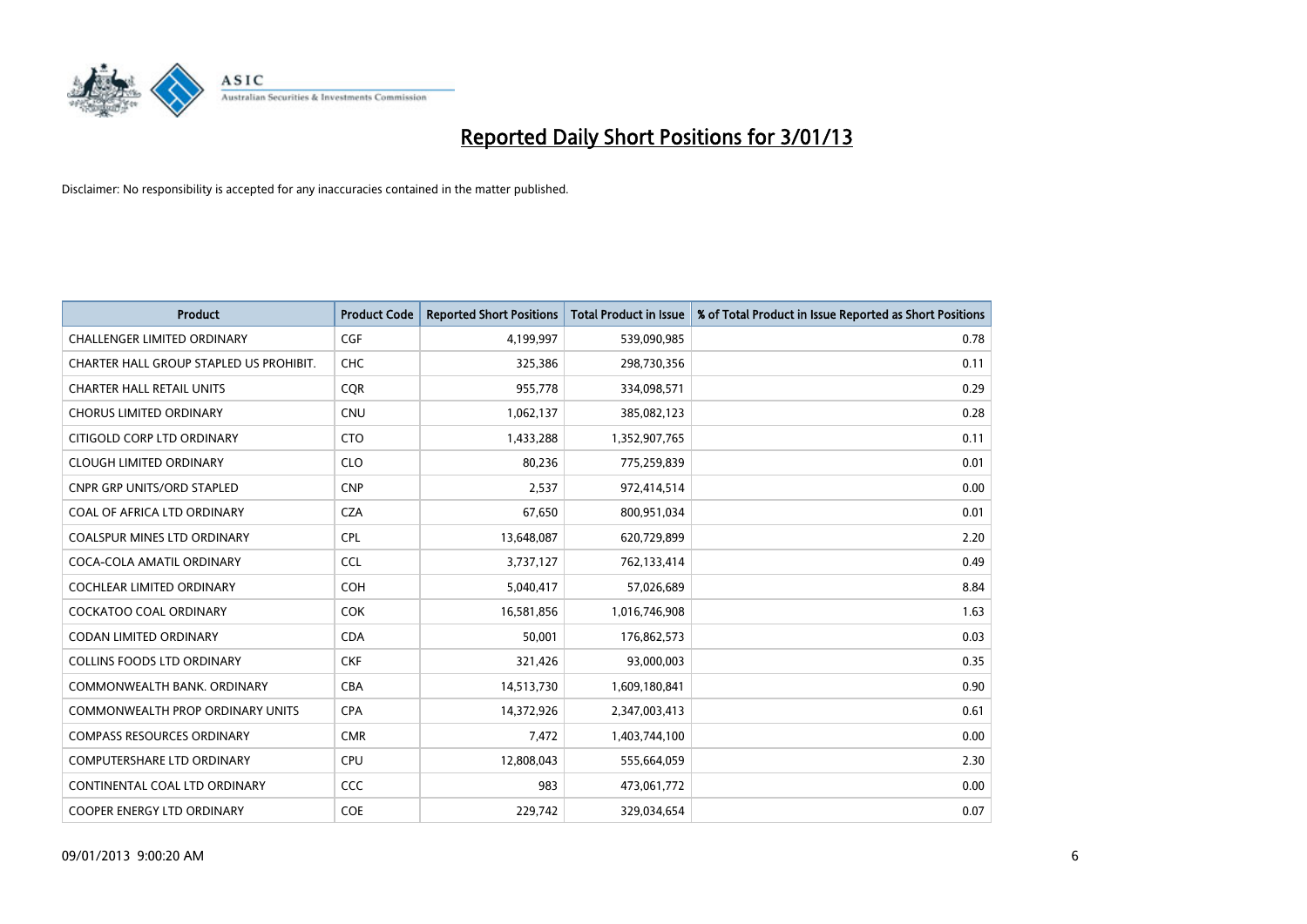

| <b>Product</b>                          | <b>Product Code</b> | <b>Reported Short Positions</b> | <b>Total Product in Issue</b> | % of Total Product in Issue Reported as Short Positions |
|-----------------------------------------|---------------------|---------------------------------|-------------------------------|---------------------------------------------------------|
| <b>CORP TRAVEL LIMITED ORDINARY</b>     | <b>CTD</b>          | 134,863                         | 74,971,020                    | 0.18                                                    |
| <b>CREDIT CORP GROUP ORDINARY</b>       | <b>CCP</b>          | 29,529                          | 45,932,899                    | 0.06                                                    |
| <b>CROMWELL PROP STAPLED SECURITIES</b> | <b>CMW</b>          | 5,867,303                       | 1,407,704,638                 | 0.42                                                    |
| <b>CROWN LIMITED ORDINARY</b>           | <b>CWN</b>          | 8,062,172                       | 728,394,185                   | 1.11                                                    |
| <b>CSG LIMITED ORDINARY</b>             | CSV                 | 666,638                         | 278,394,845                   | 0.24                                                    |
| <b>CSL LIMITED ORDINARY</b>             | <b>CSL</b>          | 2,267,328                       | 498,756,024                   | 0.45                                                    |
| <b>CSR LIMITED ORDINARY</b>             | <b>CSR</b>          | 43,050,419                      | 506,000,315                   | 8.51                                                    |
| <b>CUDECO LIMITED ORDINARY</b>          | CDU                 | 5,425,507                       | 188,943,961                   | 2.87                                                    |
| DART ENERGY LTD ORDINARY                | <b>DTE</b>          | 15,606,507                      | 878,168,388                   | 1.78                                                    |
| DAVID JONES LIMITED ORDINARY            | <b>DJS</b>          | 57,074,668                      | 531,788,775                   | 10.73                                                   |
| <b>DECMIL GROUP LIMITED ORDINARY</b>    | <b>DCG</b>          | 977,536                         | 168,203,219                   | 0.58                                                    |
| DEVINE LIMITED ORDINARY                 | <b>DVN</b>          | 191,893                         | 158,730,556                   | 0.12                                                    |
| DEXUS PROPERTY GROUP STAPLED UNITS      | <b>DXS</b>          | 14,827,949                      | 4,839,024,176                 | 0.31                                                    |
| DISCOVERY METALS LTD ORDINARY           | <b>DML</b>          | 2,228,790                       | 486,986,451                   | 0.46                                                    |
| DOMINO PIZZA ENTERPR ORDINARY           | <b>DMP</b>          | 78,935                          | 70,192,674                    | 0.11                                                    |
| DORAY MINERALS LTD ORDINARY             | <b>DRM</b>          | 105,000                         | 139,200,101                   | 0.08                                                    |
| DOWNER EDI LIMITED ORDINARY             | <b>DOW</b>          | 7,645,046                       | 429,100,296                   | 1.78                                                    |
| DRILLSEARCH ENERGY ORDINARY             | <b>DLS</b>          | 1,365,431                       | 427,353,371                   | 0.32                                                    |
| DUET GROUP STAPLED US PROHIBIT.         | <b>DUE</b>          | 2,840,355                       | 1,158,216,750                 | 0.25                                                    |
| DULUXGROUP LIMITED ORDINARY             | <b>DLX</b>          | 8,886,730                       | 374,507,181                   | 2.37                                                    |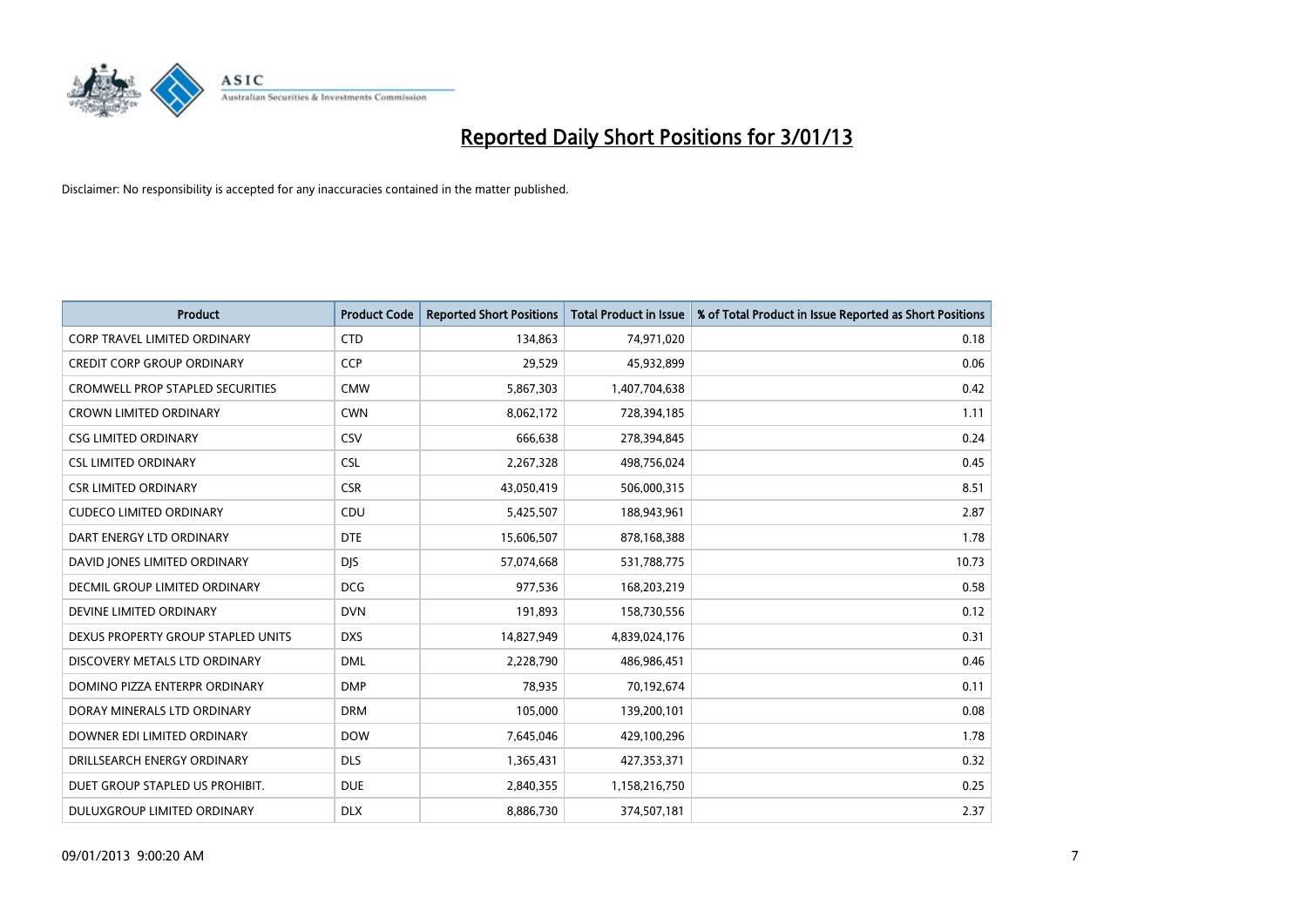

| <b>Product</b>                        | <b>Product Code</b> | <b>Reported Short Positions</b> | <b>Total Product in Issue</b> | % of Total Product in Issue Reported as Short Positions |
|---------------------------------------|---------------------|---------------------------------|-------------------------------|---------------------------------------------------------|
| <b>DWS LTD ORDINARY</b>               | <b>DWS</b>          | 100,553                         | 132,362,763                   | 0.08                                                    |
| ECHO ENTERTAINMENT ORDINARY           | <b>EGP</b>          | 10,411,362                      | 825,672,730                   | 1.26                                                    |
| <b>ELDERS LIMITED ORDINARY</b>        | <b>ELD</b>          | 19,070,471                      | 448,598,480                   | 4.25                                                    |
| ELEMENTAL MINERALS ORDINARY           | <b>ELM</b>          | 39,616                          | 288,587,228                   | 0.01                                                    |
| ELEMENTOS LIMITED ORDINARY            | <b>ELT</b>          | 16                              | 148,352,638                   | 0.00                                                    |
| <b>EMECO HOLDINGS ORDINARY</b>        | EHL                 | 6,888,754                       | 599,675,707                   | 1.15                                                    |
| <b>ENDEAVOUR MIN CORP CDI 1:1</b>     | <b>EVR</b>          | 192,686                         | 126,365,941                   | 0.15                                                    |
| <b>ENERGY RESOURCES ORDINARY 'A'</b>  | <b>ERA</b>          | 6,866,539                       | 517,725,062                   | 1.33                                                    |
| <b>ENERGY WORLD CORPOR. ORDINARY</b>  | <b>EWC</b>          | 18,414,452                      | 1,734,166,672                 | 1.06                                                    |
| <b>ENVESTRA LIMITED ORDINARY</b>      | <b>ENV</b>          | 10,304,806                      | 1,603,333,497                 | 0.64                                                    |
| EQUATORIAL RES LTD ORDINARY           | EQX                 | 116,983                         | 117,235,353                   | 0.10                                                    |
| EVOLUTION MINING LTD ORDINARY         | <b>EVN</b>          | 3,994,140                       | 708,092,989                   | 0.56                                                    |
| EXALT RESOURCES LTD ORDINARY          | <b>ERD</b>          | 20,304                          | 50,376,664                    | 0.04                                                    |
| FAIRFAX MEDIA LTD ORDINARY            | <b>FXI</b>          | 317,960,216                     | 2,351,955,725                 | 13.52                                                   |
| <b>FAR LTD ORDINARY</b>               | <b>FAR</b>          | 21,000,000                      | 2,499,846,742                 | 0.84                                                    |
| FISHER & PAYKEL H. ORDINARY           | <b>FPH</b>          | 5,620                           | 542,602,858                   | 0.00                                                    |
| FKP PROPERTY GROUP STAPLED SECURITIES | <b>FKP</b>          | 7,081,957                       | 321,578,705                   | 2.20                                                    |
| FLEETWOOD CORP ORDINARY               | <b>FWD</b>          | 2,914,891                       | 60,033,258                    | 4.86                                                    |
| FLETCHER BUILDING ORDINARY            | <b>FBU</b>          | 6,577,585                       | 684,793,538                   | 0.96                                                    |
| FLEXIGROUP LIMITED ORDINARY           | <b>FXL</b>          | 385,302                         | 287,469,669                   | 0.13                                                    |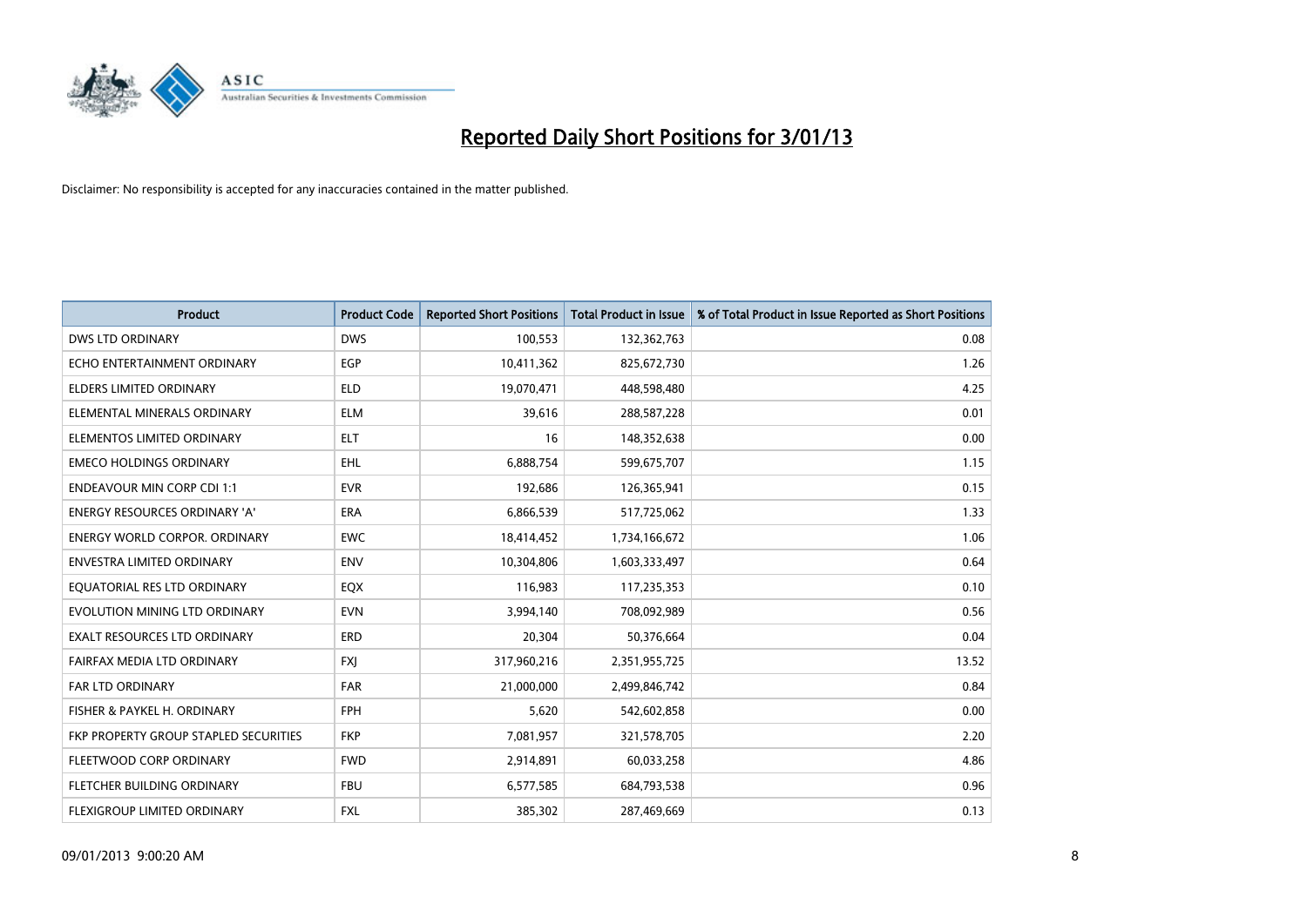

| <b>Product</b>                            | <b>Product Code</b> | <b>Reported Short Positions</b> | <b>Total Product in Issue</b> | % of Total Product in Issue Reported as Short Positions |
|-------------------------------------------|---------------------|---------------------------------|-------------------------------|---------------------------------------------------------|
| <b>FLIGHT CENTRE ORDINARY</b>             | <b>FLT</b>          | 12,889,099                      | 100,165,616                   | 12.87                                                   |
| FLINDERS MINES LTD ORDINARY               | <b>FMS</b>          | 761,521                         | 1,821,300,404                 | 0.04                                                    |
| FOCUS MINERALS LTD ORDINARY               | <b>FML</b>          | 2,167,054                       | 8,822,771,352                 | 0.02                                                    |
| FONTERRA SHARE FUND ORDINARY UNITS        | <b>FSF</b>          | 18,182                          | 95,592,485                    | 0.02                                                    |
| <b>FORGE GROUP LIMITED ORDINARY</b>       | FGE                 | 99,047                          | 86,169,014                    | 0.11                                                    |
| FORTESCUE METALS GRP ORDINARY             | <b>FMG</b>          | 185,991,324                     | 3,113,798,659                 | 5.97                                                    |
| <b>G.U.D. HOLDINGS ORDINARY</b>           | GUD                 | 1,443,337                       | 71,341,319                    | 2.02                                                    |
| <b>G8 EDUCATION LIMITED ORDINARY</b>      | <b>GEM</b>          | 285,884                         | 246,048,593                   | 0.12                                                    |
| <b>GALAXY RESOURCES ORDINARY</b>          | <b>GXY</b>          | 2,851,480                       | 560,357,421                   | 0.51                                                    |
| <b>GENETIC TECHNOLOGIES ORDINARY</b>      | <b>GTG</b>          | 680,100                         | 474,971,819                   | 0.14                                                    |
| <b>GEODYNAMICS LIMITED ORDINARY</b>       | GDY                 | 850                             | 406,452,608                   | 0.00                                                    |
| <b>GINDALBIE METALS LTD ORDINARY</b>      | <b>GBG</b>          | 26,149,039                      | 1,404,350,200                 | 1.86                                                    |
| <b>GOODMAN FIELDER, ORDINARY</b>          | <b>GFF</b>          | 25,111,817                      | 1,955,559,207                 | 1.28                                                    |
| <b>GOODMAN GROUP STAPLED US PROHIBIT.</b> | <b>GMG</b>          | 2,576,785                       | 1,713,233,947                 | 0.15                                                    |
| <b>GPT GROUP STAPLED SEC.</b>             | <b>GPT</b>          | 7,533,017                       | 1,766,785,075                 | 0.43                                                    |
| <b>GRAINCORP LIMITED A CLASS ORDINARY</b> | <b>GNC</b>          | 1,598,716                       | 228,855,628                   | 0.70                                                    |
| <b>GRANGE RESOURCES. ORDINARY</b>         | GRR                 | 1,214,002                       | 1,155,487,102                 | 0.11                                                    |
| <b>GREENLAND MIN EN LTD ORDINARY</b>      | GGG                 | 4,473,298                       | 567,937,409                   | 0.79                                                    |
| <b>GRYPHON MINERALS LTD ORDINARY</b>      | GRY                 | 16,579,269                      | 400,464,983                   | 4.14                                                    |
| <b>GUILDFORD COAL LTD ORDINARY</b>        | <b>GUF</b>          | 1,417,451                       | 521,046,899                   | 0.27                                                    |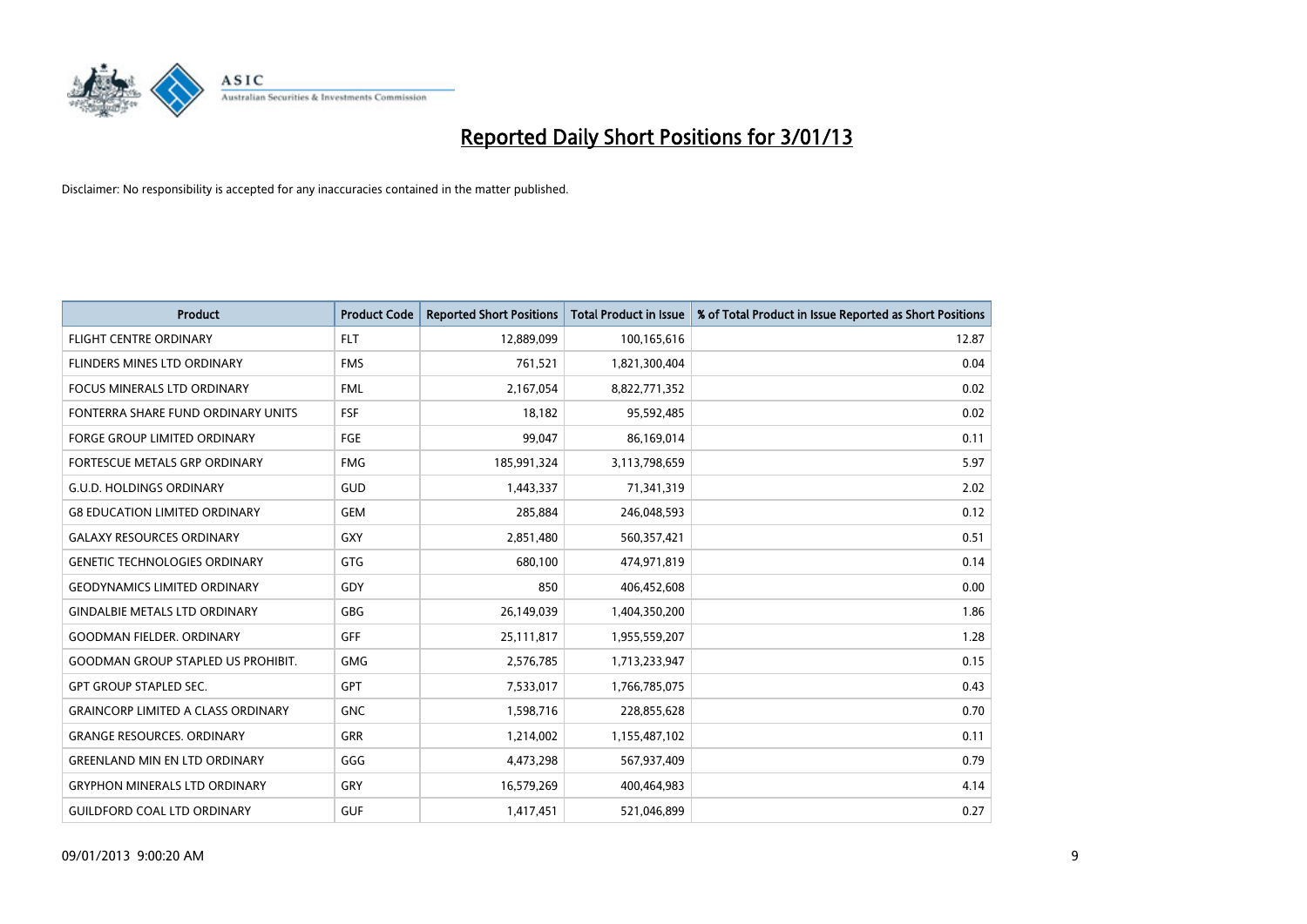

| <b>Product</b>                      | <b>Product Code</b> | <b>Reported Short Positions</b> | <b>Total Product in Issue</b> | % of Total Product in Issue Reported as Short Positions |
|-------------------------------------|---------------------|---------------------------------|-------------------------------|---------------------------------------------------------|
| <b>GUNNS LIMITED ORDINARY</b>       | <b>GNS</b>          | 51,528,090                      | 848,401,559                   | 6.07                                                    |
| <b>GWA GROUP LTD ORDINARY</b>       | <b>GWA</b>          | 9,825,862                       | 304,706,899                   | 3.22                                                    |
| HARVEY NORMAN ORDINARY              | <b>HVN</b>          | 121,945,969                     | 1,062,316,784                 | 11.48                                                   |
| HASTIE GROUP LIMITED ORDINARY       | <b>HST</b>          | 233,914                         | 137,353,504                   | 0.17                                                    |
| <b>HENDERSON GROUP CDI 1:1</b>      | <b>HGG</b>          | 1,795,273                       | 709,662,473                   | 0.25                                                    |
| HFA HOLDINGS LIMITED ORDINARY       | <b>HFA</b>          | 3,809                           | 117,332,831                   | 0.00                                                    |
| HILLGROVE RES LTD ORDINARY          | <b>HGO</b>          | 3,410,553                       | 1,022,760,221                 | 0.33                                                    |
| HILLS HOLDINGS LTD ORDINARY         | <b>HIL</b>          | 3,170,249                       | 246,500,444                   | 1.29                                                    |
| HORIZON OIL LIMITED ORDINARY        | <b>HZN</b>          | 37,452,423                      | 1,130,811,515                 | 3.31                                                    |
| HOT CHILI LTD ORDINARY              | <b>HCH</b>          | 997,524                         | 286,776,224                   | 0.35                                                    |
| <b>ICON ENERGY LIMITED ORDINARY</b> | <b>ICN</b>          | 16,678                          | 533,391,210                   | 0.00                                                    |
| <b>IINET LIMITED ORDINARY</b>       | <b>IIN</b>          | 129,844                         | 161,238,847                   | 0.08                                                    |
| <b>ILUKA RESOURCES ORDINARY</b>     | ILU                 | 65,948,922                      | 418,700,517                   | 15.75                                                   |
| <b>IMDEX LIMITED ORDINARY</b>       | <b>IMD</b>          | 634,761                         | 210,473,188                   | 0.30                                                    |
| <b>INCITEC PIVOT ORDINARY</b>       | <b>IPL</b>          | 5,293,096                       | 1,628,730,107                 | 0.32                                                    |
| <b>INDEPENDENCE GROUP ORDINARY</b>  | <b>IGO</b>          | 4,797,692                       | 232,882,535                   | 2.06                                                    |
| <b>INDOPHIL RESOURCES ORDINARY</b>  | <b>IRN</b>          | 857,586                         | 1,203,146,194                 | 0.07                                                    |
| INFIGEN ENERGY STAPLED SECURITIES   | <b>IFN</b>          | 3,366,689                       | 762,265,972                   | 0.44                                                    |
| <b>INSURANCE AUSTRALIA ORDINARY</b> | IAG                 | 5,599,041                       | 2,079,034,021                 | 0.27                                                    |
| INTEGRA MINING LTD. ORDINARY        | <b>IGR</b>          | 240,783                         | 934,440,899                   | 0.03                                                    |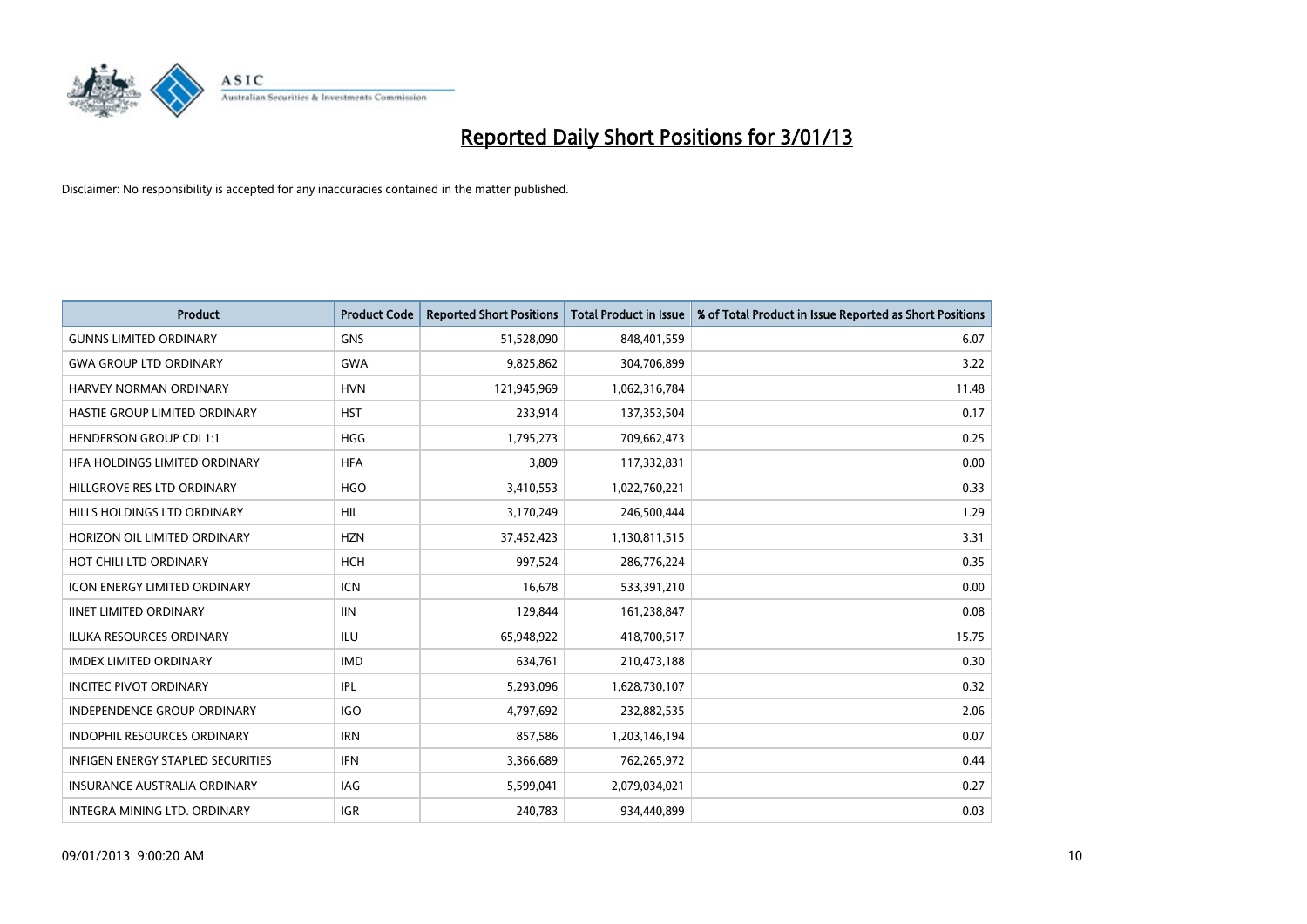

| <b>Product</b>                                  | <b>Product Code</b> | <b>Reported Short Positions</b> | <b>Total Product in Issue</b> | % of Total Product in Issue Reported as Short Positions |
|-------------------------------------------------|---------------------|---------------------------------|-------------------------------|---------------------------------------------------------|
| <b>INTREPID MINES ORDINARY</b>                  | <b>IAU</b>          | 10,410,369                      | 555,419,975                   | 1.87                                                    |
| <b>INVESTA OFFICE FUND STAPLED SECURITIES</b>   | <b>IOF</b>          | 3,457,174                       | 614,047,458                   | 0.56                                                    |
| <b>INVOCARE LIMITED ORDINARY</b>                | <b>IVC</b>          | 3,259,980                       | 110,030,298                   | 2.96                                                    |
| ION LIMITED ORDINARY                            | <b>ION</b>          | 164,453                         | 256,365,105                   | 0.06                                                    |
| <b>IOOF HOLDINGS LTD ORDINARY</b>               | IFL.                | 1,376,424                       | 229,794,395                   | 0.60                                                    |
| <b>IRESS LIMITED ORDINARY</b>                   | <b>IRE</b>          | 2,090,399                       | 128,620,231                   | 1.63                                                    |
| <b>IRON ORE HOLDINGS ORDINARY</b>               | <b>IOH</b>          | 39,352                          | 161,174,005                   | 0.02                                                    |
| ISHARES S&P ASIA 50 CDI 1:1                     | <b>IAA</b>          | 11,930                          | 1,700,000                     | 0.70                                                    |
| <b>IVANHOE AUSTRALIA ORDINARY</b>               | <b>IVA</b>          | 1,979,281                       | 714,483,151                   | 0.28                                                    |
| <b>JAMES HARDIE INDUST CHESS DEPOSITARY INT</b> | <b>IHX</b>          | 9,159,607                       | 440,917,727                   | 2.08                                                    |
| <b>IB HI-FI LIMITED ORDINARY</b>                | <b>IBH</b>          | 19,945,150                      | 98,850,643                    | 20.18                                                   |
| <b>JUMBO INTERACTIVE ORDINARY</b>               | <b>JIN</b>          | 1,000                           | 43,002,560                    | 0.00                                                    |
| <b>JUPITER MINES ORDINARY</b>                   | <b>IMS</b>          | 1,672                           | 2,281,835,383                 | 0.00                                                    |
| <b>KAGARA LTD ORDINARY</b>                      | KZL                 | 3,034,733                       | 798,953,117                   | 0.38                                                    |
| KANGAROO RES LTD ORDINARY                       | <b>KRL</b>          | 191,687                         | 3,434,430,012                 | 0.01                                                    |
| KAROON GAS AUSTRALIA ORDINARY                   | <b>KAR</b>          | 138,118                         | 221,420,769                   | 0.06                                                    |
| KATHMANDU HOLD LTD ORDINARY                     | <b>KMD</b>          | 637,374                         | 200,215,894                   | 0.32                                                    |
| <b>KBL MINING LIMITED ORDINARY</b>              | <b>KBL</b>          | 1,820                           | 293,535,629                   | 0.00                                                    |
| <b>KENTOR GOLD LIMITED ORDINARY</b>             | KGL                 | 275                             | 140,040,563                   | 0.00                                                    |
| KINGSGATE CONSOLID. ORDINARY                    | <b>KCN</b>          | 8,014,213                       | 151,828,173                   | 5.28                                                    |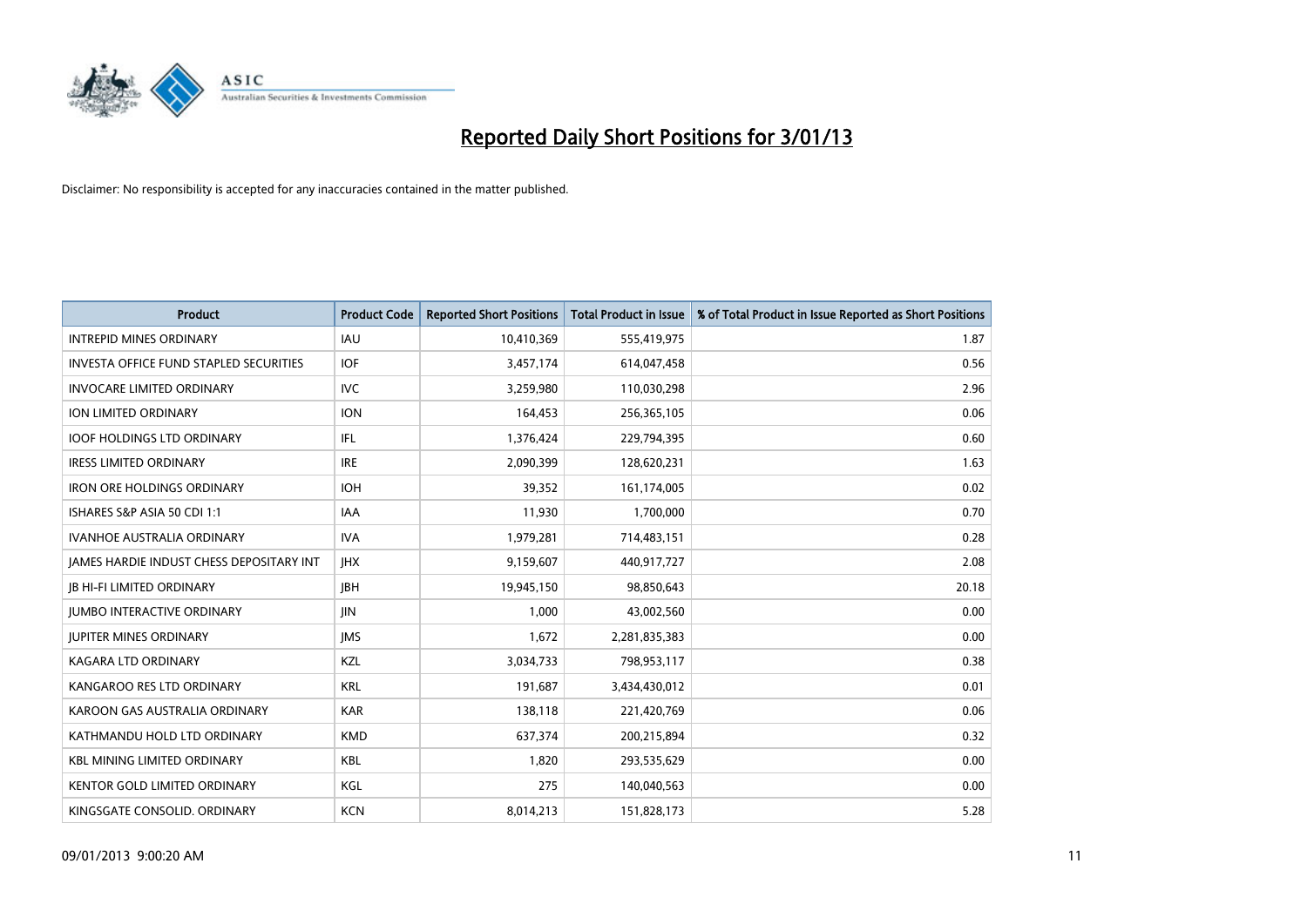

| <b>Product</b>                        | <b>Product Code</b> | <b>Reported Short Positions</b> | <b>Total Product in Issue</b> | % of Total Product in Issue Reported as Short Positions |
|---------------------------------------|---------------------|---------------------------------|-------------------------------|---------------------------------------------------------|
| KINGSROSE MINING LTD ORDINARY         | <b>KRM</b>          | 73,831                          | 291,261,517                   | 0.03                                                    |
| LEIGHTON HOLDINGS ORDINARY            | LEI                 | 8,524,448                       | 337, 164, 188                 | 2.53                                                    |
| LEND LEASE GROUP UNIT/ORD STAPLED     | LLC                 | 5,619,648                       | 574,351,883                   | 0.98                                                    |
| LINC ENERGY LTD ORDINARY              | <b>LNC</b>          | 26,868,140                      | 504,487,631                   | 5.33                                                    |
| LIQUEFIED NATURAL ORDINARY            | <b>LNG</b>          | 272,800                         | 267,699,015                   | 0.10                                                    |
| LYCOPODIUM LIMITED ORDINARY           | <b>LYL</b>          | 602                             | 38,755,103                    | 0.00                                                    |
| LYNAS CORPORATION ORDINARY            | <b>LYC</b>          | 132,765,479                     | 1,960,801,292                 | 6.77                                                    |
| M2 TELECOMMUNICATION ORDINARY         | <b>MTU</b>          | 6,648,727                       | 157,976,251                   | 4.21                                                    |
| <b>MACA LIMITED ORDINARY</b>          | <b>MLD</b>          | 882,589                         | 150,000,000                   | 0.59                                                    |
| <b>MACMAHON HOLDINGS ORDINARY</b>     | <b>MAH</b>          | 18,239,886                      | 1,020,539,461                 | 1.79                                                    |
| MACQ ATLAS ROADS GRP ORDINARY STAPLED | <b>MOA</b>          | 4,030,948                       | 478,531,436                   | 0.84                                                    |
| MACQUARIE GROUP LTD ORDINARY          | <b>MQG</b>          | 6,202,503                       | 339,178,329                   | 1.83                                                    |
| MARENGO MINING ORDINARY               | <b>MGO</b>          | 26,950                          | 1,137,870,521                 | 0.00                                                    |
| <b>MATRIX C &amp; E LTD ORDINARY</b>  | <b>MCE</b>          | 4,046,388                       | 94,555,428                    | 4.28                                                    |
| MAVERICK DRILLING ORDINARY            | <b>MAD</b>          | 11,169,822                      | 452,726,751                   | 2.47                                                    |
| MAYNE PHARMA LTD ORDINARY             | <b>MYX</b>          | 546,300                         | 545,527,413                   | 0.10                                                    |
| MCMILLAN SHAKESPEARE ORDINARY         | <b>MMS</b>          | 843,393                         | 74,523,965                    | 1.13                                                    |
| MEDUSA MINING LTD ORDINARY            | <b>MML</b>          | 2,561,070                       | 188,903,911                   | 1.36                                                    |
| MELBOURNE IT LIMITED ORDINARY         | <b>MLB</b>          | 502,222                         | 82,451,363                    | 0.61                                                    |
| MEO AUSTRALIA LTD ORDINARY            | <b>MEO</b>          | 10,845                          | 627,264,587                   | 0.00                                                    |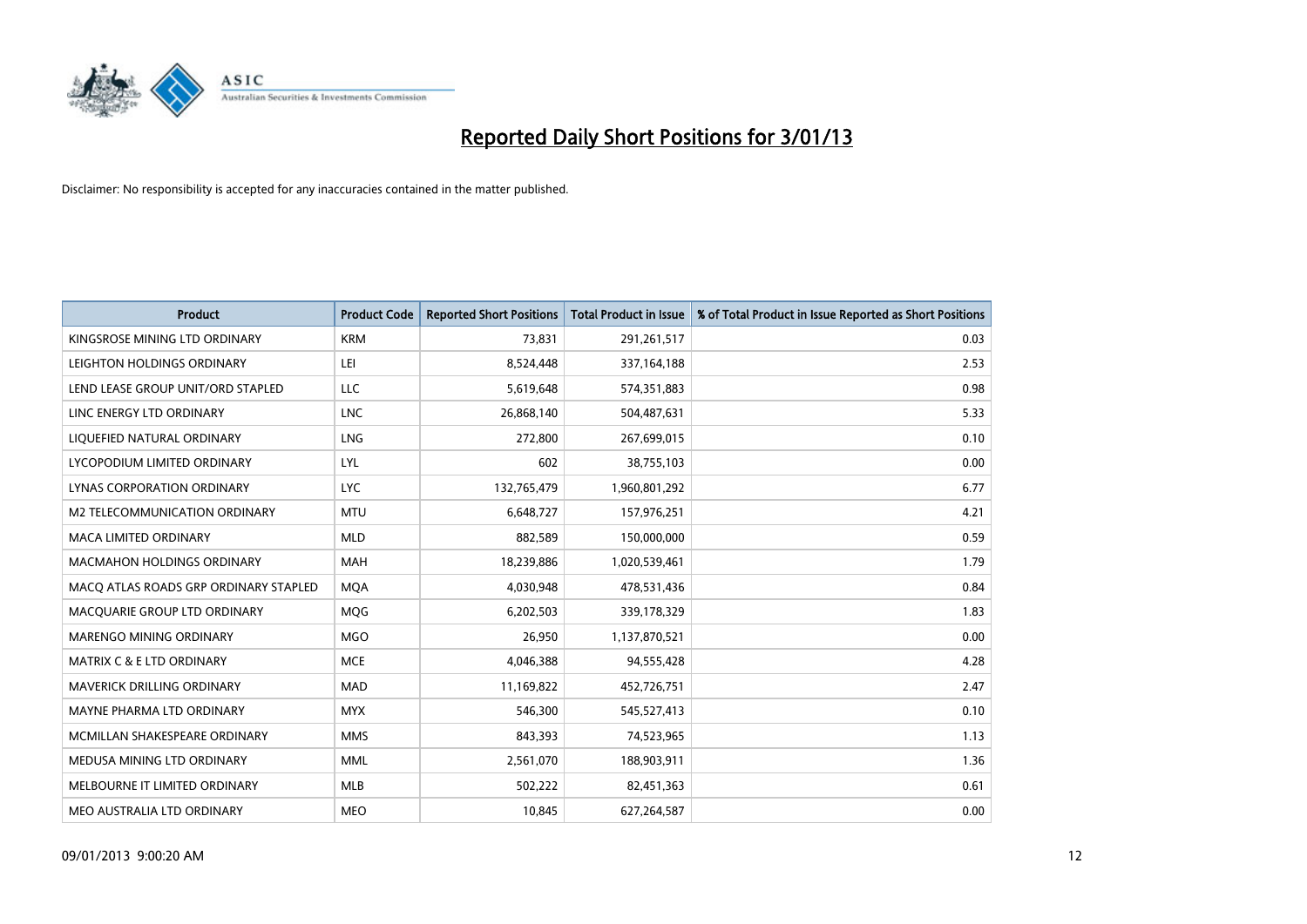

| <b>Product</b>                     | <b>Product Code</b> | <b>Reported Short Positions</b> | <b>Total Product in Issue</b> | % of Total Product in Issue Reported as Short Positions |
|------------------------------------|---------------------|---------------------------------|-------------------------------|---------------------------------------------------------|
| <b>MERMAID MARINE ORDINARY</b>     | <b>MRM</b>          | 1,033,127                       | 223,832,900                   | 0.46                                                    |
| <b>MESOBLAST LIMITED ORDINARY</b>  | <b>MSB</b>          | 15,279,147                      | 287,132,832                   | 5.32                                                    |
| <b>METALS X LIMITED ORDINARY</b>   | <b>MLX</b>          | 4,702,150                       | 1,651,766,110                 | 0.28                                                    |
| METCASH LIMITED ORDINARY           | <b>MTS</b>          | 92,365,210                      | 880,704,786                   | 10.49                                                   |
| METMINCO LIMITED ORDINARY          | <b>MNC</b>          | 54,825                          | 1,749,543,023                 | 0.00                                                    |
| MICLYN EXP OFFSHR ORDINARY         | <b>MIO</b>          | 144,096                         | 278,639,188                   | 0.05                                                    |
| MILTON CORPORATION ORDINARY        | <b>MLT</b>          | 12,800                          | 121,625,655                   | 0.01                                                    |
| MINCOR RESOURCES NL ORDINARY       | <b>MCR</b>          | 2,260,538                       | 188,208,274                   | 1.20                                                    |
| MINERAL DEPOSITS ORDINARY          | <b>MDL</b>          | 390,443                         | 83,538,786                    | 0.47                                                    |
| MINERAL RESOURCES, ORDINARY        | <b>MIN</b>          | 3,565,215                       | 185,333,269                   | 1.92                                                    |
| MIRABELA NICKEL LTD ORDINARY       | <b>MBN</b>          | 7,556,787                       | 876,582,736                   | 0.86                                                    |
| MIRVAC GROUP STAPLED SECURITIES    | <b>MGR</b>          | 5,004,046                       | 3,425,587,451                 | 0.15                                                    |
| MOLOPO ENERGY LTD ORDINARY         | <b>MPO</b>          | 517,907                         | 245,849,711                   | 0.21                                                    |
| <b>MONADELPHOUS GROUP ORDINARY</b> | <b>MND</b>          | 6,884,377                       | 90,663,543                    | 7.59                                                    |
| MORTGAGE CHOICE LTD ORDINARY       | <b>MOC</b>          | 2,397,063                       | 123,431,282                   | 1.94                                                    |
| <b>MOUNT GIBSON IRON ORDINARY</b>  | <b>MGX</b>          | 4,094,700                       | 1,090,584,232                 | 0.38                                                    |
| MULTIPLEX SITES SITES              | <b>MXUPA</b>        | 554                             | 4,500,000                     | 0.01                                                    |
| MURCHISON METALS LTD ORDINARY      | <b>MMX</b>          | 6,141,064                       | 450,427,346                   | 1.36                                                    |
| <b>MYER HOLDINGS LTD ORDINARY</b>  | <b>MYR</b>          | 81,068,727                      | 583,384,551                   | 13.90                                                   |
| MYSTATE LIMITED ORDINARY           | <b>MYS</b>          | 19,725                          | 87,117,374                    | 0.02                                                    |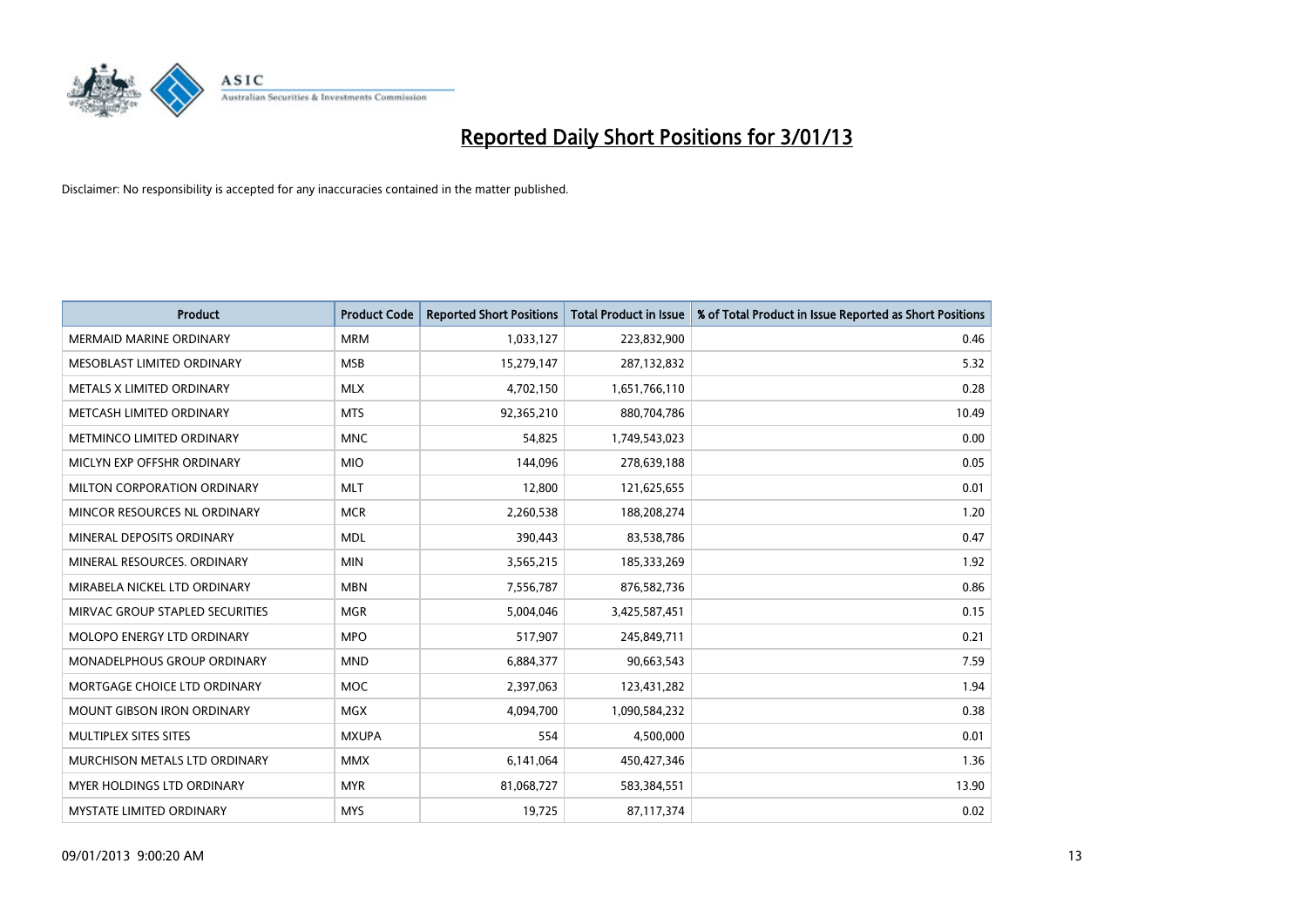

| <b>Product</b>                        | <b>Product Code</b> | <b>Reported Short Positions</b> | <b>Total Product in Issue</b> | % of Total Product in Issue Reported as Short Positions |
|---------------------------------------|---------------------|---------------------------------|-------------------------------|---------------------------------------------------------|
| NATIONAL AUST, BANK ORDINARY          | <b>NAB</b>          | 11,345,929                      | 2,342,207,090                 | 0.48                                                    |
| NAVITAS LIMITED ORDINARY              | <b>NVT</b>          | 8,909,786                       | 375,367,918                   | 2.37                                                    |
| NEON ENERGY LIMITED ORDINARY          | <b>NEN</b>          | 3,387,790                       | 549,844,091                   | 0.62                                                    |
| NEPTUNE MARINE ORDINARY               | <b>NMS</b>          | 60                              | 1,843,891,566                 | 0.00                                                    |
| NEW HOPE CORPORATION ORDINARY         | <b>NHC</b>          | 2,436,966                       | 830,563,352                   | 0.29                                                    |
| NEWCREST MINING ORDINARY              | <b>NCM</b>          | 2,049,143                       | 765,906,839                   | 0.27                                                    |
| NEWS CORP A NON-VOTING CDI            | <b>NWSLV</b>        | 2,974,780                       | 1,536,380,180                 | 0.19                                                    |
| NEWS CORP B VOTING CDI                | <b>NWS</b>          | 1,660,806                       | 798,520,953                   | 0.21                                                    |
| NEWSAT LIMITED ORDINARY               | <b>NWT</b>          | 58,617                          | 233,052,157                   | 0.03                                                    |
| NEXTDC LIMITED ORDINARY               | <b>NXT</b>          | 3,239,425                       | 172,602,288                   | 1.88                                                    |
| NEXUS ENERGY LIMITED ORDINARY         | <b>NXS</b>          | 7,952,218                       | 1,329,821,159                 | 0.60                                                    |
| NIDO PETROLEUM ORDINARY               | <b>NDO</b>          | 105,313                         | 1,601,120,957                 | 0.01                                                    |
| NOBLE MINERAL RES ORDINARY            | <b>NMG</b>          | 3,082,425                       | 666,397,952                   | 0.46                                                    |
| NORFOLK GROUP ORDINARY                | <b>NFK</b>          | 50                              | 158,890,730                   | 0.00                                                    |
| NORTHERN IRON LTD ORDINARY            | <b>NFE</b>          | 3,278,807                       | 484,405,314                   | 0.68                                                    |
| NORTHERN STAR ORDINARY                | <b>NST</b>          | 5,047,005                       | 424,218,168                   | 1.19                                                    |
| NRW HOLDINGS LIMITED ORDINARY         | <b>NWH</b>          | 2,457,299                       | 278,888,011                   | 0.88                                                    |
| NUFARM LIMITED ORDINARY               | <b>NUF</b>          | 6,291,664                       | 262,721,422                   | 2.39                                                    |
| OCEANAGOLD CORP. CHESS DEPOSITARY INT | <b>OGC</b>          | 2,029,643                       | 293,517,918                   | 0.69                                                    |
| OIL SEARCH LTD ORDINARY               | OSH                 | 3,383,481                       | 1,334,756,742                 | 0.25                                                    |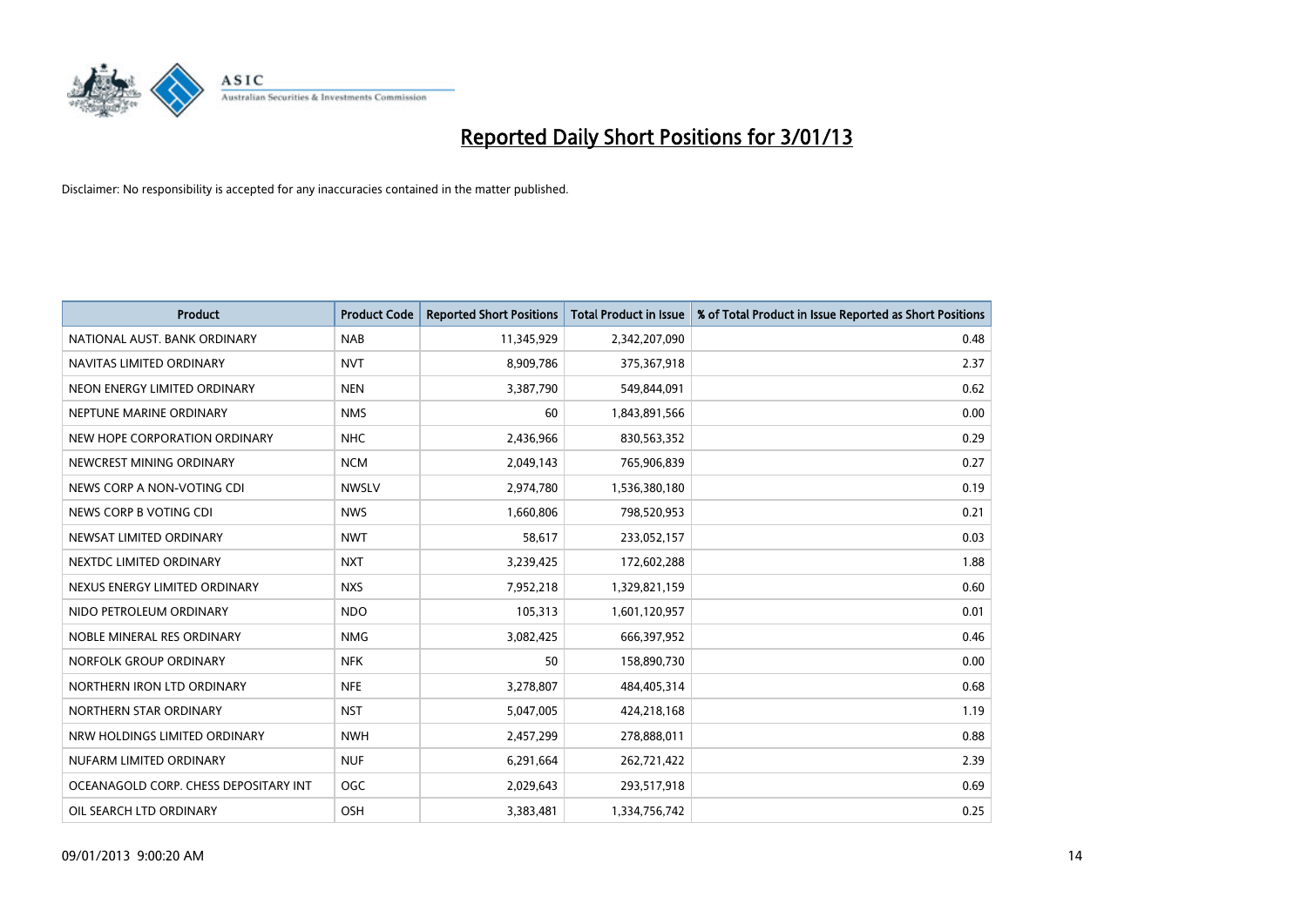

| <b>Product</b>               | <b>Product Code</b> | <b>Reported Short Positions</b> | <b>Total Product in Issue</b> | % of Total Product in Issue Reported as Short Positions |
|------------------------------|---------------------|---------------------------------|-------------------------------|---------------------------------------------------------|
| OM HOLDINGS LIMITED ORDINARY | OMH                 | 3,975,815                       | 673,423,337                   | 0.59                                                    |
| ORICA LIMITED ORDINARY       | ORI                 | 3,519,577                       | 366,686,516                   | 0.96                                                    |
| ORIGIN ENERGY ORDINARY       | <b>ORG</b>          | 16,399,755                      | 1,094,029,776                 | 1.50                                                    |
| OROCOBRE LIMITED ORDINARY    | <b>ORE</b>          | 65,763                          | 117,745,140                   | 0.06                                                    |
| OROTONGROUP LIMITED ORDINARY | ORL                 | 32,412                          | 40,880,902                    | 0.08                                                    |
| ORPHEUS ENERGY LTD ORDINARY  | <b>OEG</b>          | 67,200                          | 130,475,919                   | 0.05                                                    |
| OZ MINERALS ORDINARY         | OZL                 | 4,829,296                       | 303,470,022                   | 1.59                                                    |
| PACIFIC BRANDS ORDINARY      | PBG                 | 11,168,869                      | 912,915,695                   | 1.22                                                    |
| PALADIN ENERGY LTD ORDINARY  | <b>PDN</b>          | 84,025,466                      | 836,825,651                   | 10.04                                                   |
| PANAUST LIMITED ORDINARY     | PNA                 | 3,987,326                       | 605,962,322                   | 0.66                                                    |
| PANCONTINENTAL OIL ORDINARY  | PCL                 | 82,361                          | 1,150,994,096                 | 0.01                                                    |
| PANORAMIC RESOURCES ORDINARY | PAN                 | 1,214,391                       | 256,058,555                   | 0.47                                                    |
| PAPERLINX LIMITED ORDINARY   | <b>PPX</b>          | 68,231                          | 609,280,761                   | 0.01                                                    |
| PAPILLON RES LTD ORDINARY    | <b>PIR</b>          | 2,076,186                       | 268,269,982                   | 0.77                                                    |
| PATTIES FOODS LTD ORDINARY   | PFL                 | 100,000                         | 139,065,639                   | 0.07                                                    |
| PEET LIMITED ORDINARY        | <b>PPC</b>          | 4,056,605                       | 321,013,141                   | 1.26                                                    |
| PERILYA LIMITED ORDINARY     | PEM                 | 514                             | 769,316,426                   | 0.00                                                    |
| PERPETUAL LIMITED ORDINARY   | <b>PPT</b>          | 2,121,424                       | 41,980,678                    | 5.05                                                    |
| PERSEUS MINING LTD ORDINARY  | PRU                 | 14,592,074                      | 457,962,088                   | 3.19                                                    |
| PHARMAXIS LTD ORDINARY       | <b>PXS</b>          | 6,781,204                       | 308,543,389                   | 2.20                                                    |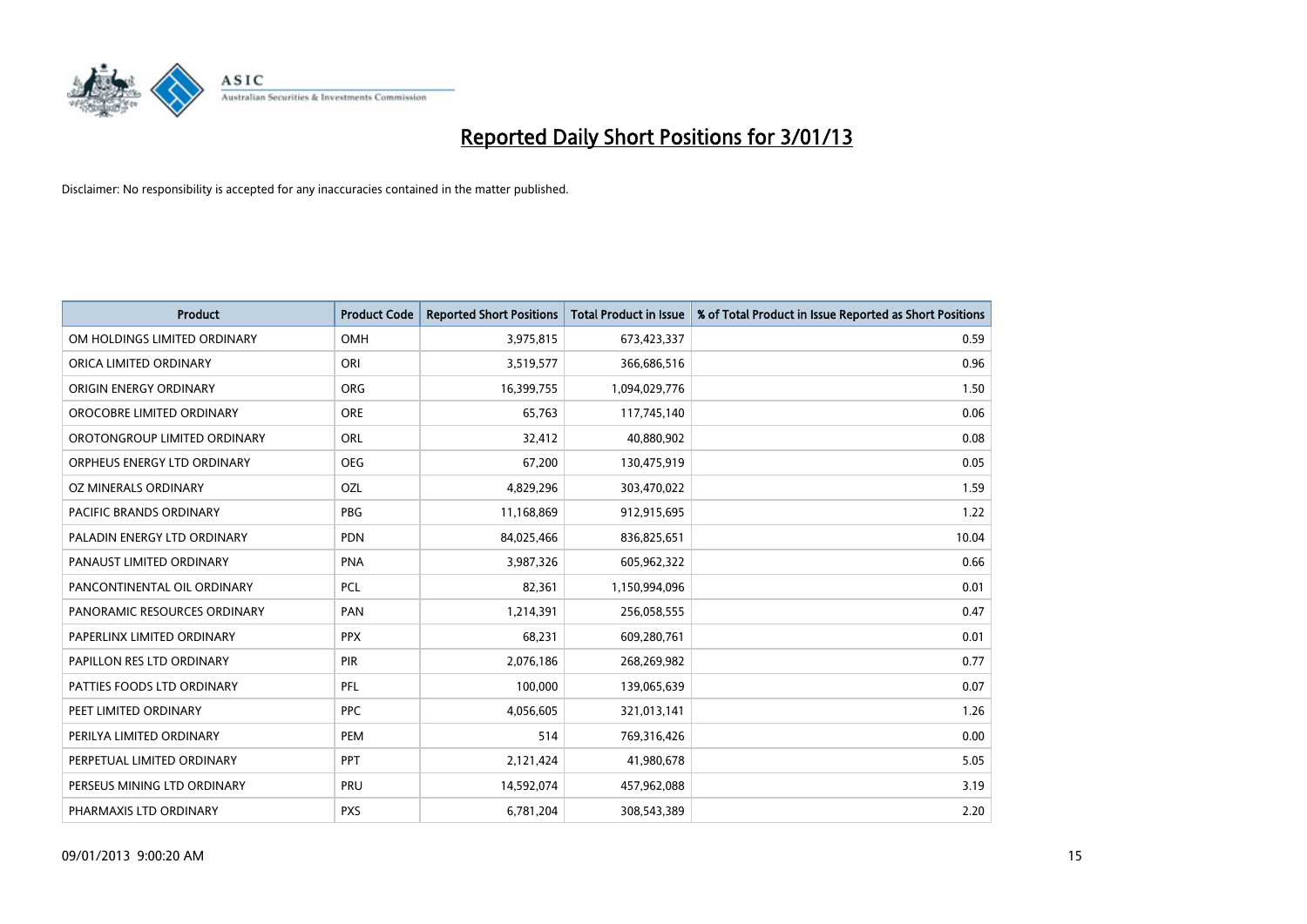

| <b>Product</b>                    | <b>Product Code</b> | <b>Reported Short Positions</b> | <b>Total Product in Issue</b> | % of Total Product in Issue Reported as Short Positions |
|-----------------------------------|---------------------|---------------------------------|-------------------------------|---------------------------------------------------------|
| PLATINUM ASSET ORDINARY           | <b>PTM</b>          | 12,938,497                      | 561,347,878                   | 2.30                                                    |
| PLATINUM AUSTRALIA ORDINARY       | <b>PLA</b>          | 836,127                         | 504,968,043                   | 0.17                                                    |
| PMP LIMITED ORDINARY              | <b>PMP</b>          | 206,144                         | 323,781,124                   | 0.06                                                    |
| PRAIRIE DOWNS METALS ORDINARY     | <b>PDZ</b>          | 15,166                          | 104,440,598                   | 0.01                                                    |
| PRANA BIOTECHNOLOGY ORDINARY      | PBT                 | 71,000                          | 340,689,928                   | 0.02                                                    |
| PREMIER INVESTMENTS ORDINARY      | <b>PMV</b>          | 1,224,520                       | 155,260,478                   | 0.79                                                    |
| PRIMA BIOMED LTD ORDINARY         | <b>PRR</b>          | 6,288,810                       | 1,066,063,388                 | 0.59                                                    |
| PRIMARY HEALTH CARE ORDINARY      | <b>PRY</b>          | 27,297,222                      | 502,983,554                   | 5.43                                                    |
| PRIME MEDIA GRP LTD ORDINARY      | PRT                 | 60,147                          | 366,330,303                   | 0.02                                                    |
| PRIMEAG AUSTRALIA ORDINARY        | PAG                 | 2,151                           | 266,394,444                   | 0.00                                                    |
| PROGRAMMED ORDINARY               | <b>PRG</b>          | 341,245                         | 118,177,001                   | 0.29                                                    |
| <b>PSIVIDA CORP CDI 1:1</b>       | <b>PVA</b>          | 50,000                          | 8,941,306                     | 0.56                                                    |
| PURA VIDA ENERGY NL ORDINARY      | <b>PVD</b>          | 157,040                         | 59,769,584                    | 0.26                                                    |
| <b>QANTAS AIRWAYS ORDINARY</b>    | QAN                 | 16,056,040                      | 2,265,123,620                 | 0.71                                                    |
| OBE INSURANCE GROUP ORDINARY      | <b>OBE</b>          | 63,791,291                      | 1,196,747,582                 | 5.33                                                    |
| ORXPHARMA LTD ORDINARY            | <b>QRX</b>          | 130,762                         | 144,617,206                   | 0.09                                                    |
| <b>QUBE HOLDINGS LTD ORDINARY</b> | QUB                 | 9,892,210                       | 926,489,845                   | 1.07                                                    |
| RAMELIUS RESOURCES ORDINARY       | <b>RMS</b>          | 4,565,434                       | 337,296,949                   | 1.35                                                    |
| RAMSAY HEALTH CARE ORDINARY       | <b>RHC</b>          | 2,617,493                       | 202,081,252                   | 1.30                                                    |
| <b>RCR TOMLINSON ORDINARY</b>     | <b>RCR</b>          | 117,003                         | 132,431,265                   | 0.09                                                    |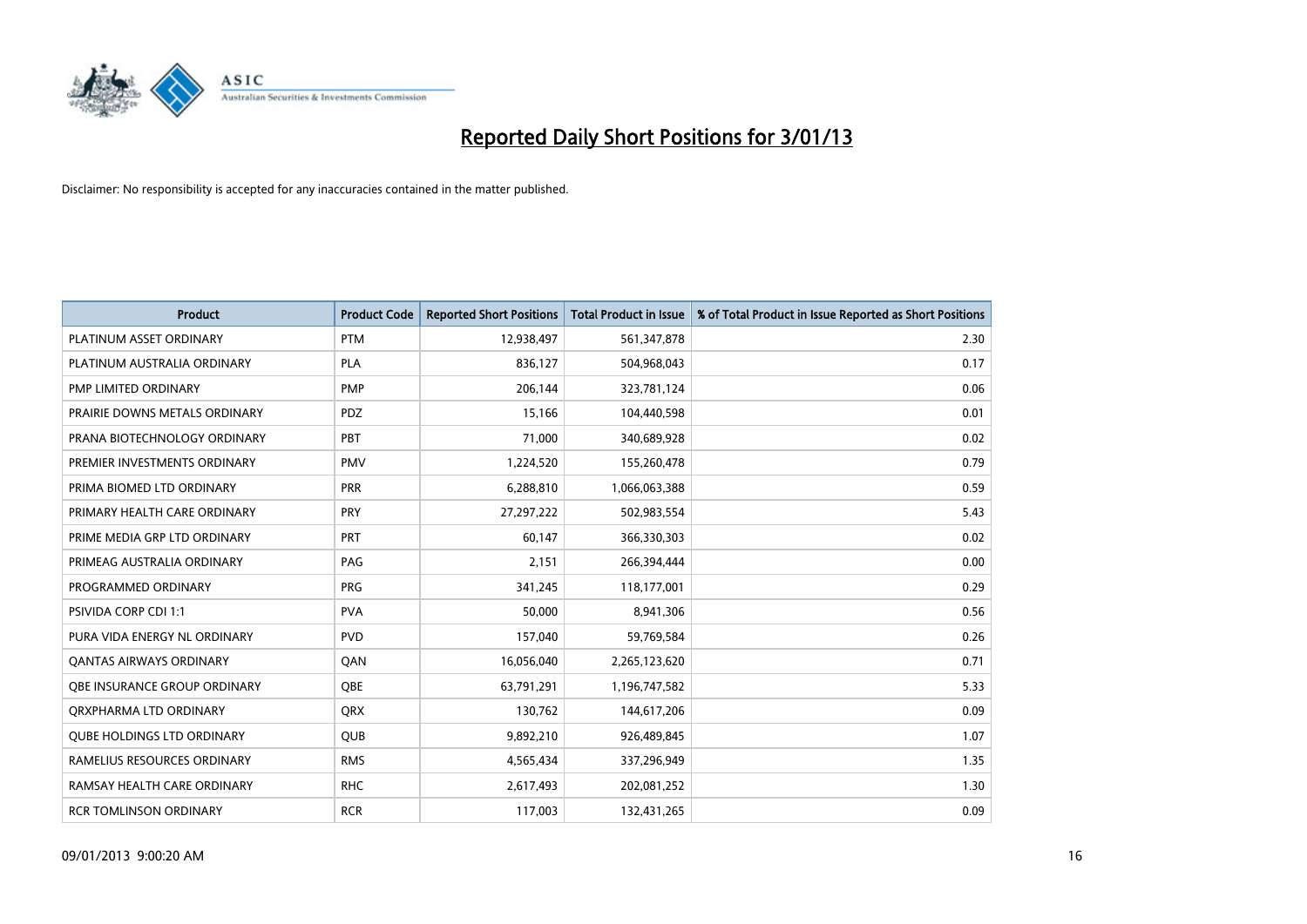

| <b>Product</b>                      | <b>Product Code</b> | <b>Reported Short Positions</b> | <b>Total Product in Issue</b> | % of Total Product in Issue Reported as Short Positions |
|-------------------------------------|---------------------|---------------------------------|-------------------------------|---------------------------------------------------------|
| <b>REA GROUP ORDINARY</b>           | <b>REA</b>          | 15,371                          | 131,714,699                   | 0.01                                                    |
| <b>RECKON LIMITED ORDINARY</b>      | <b>RKN</b>          | 451,000                         | 129,488,015                   | 0.35                                                    |
| <b>RED 5 LIMITED ORDINARY</b>       | <b>RED</b>          | 1,875,042                       | 135,488,008                   | 1.38                                                    |
| RED FORK ENERGY ORDINARY            | <b>RFE</b>          | 3,369,401                       | 384,951,719                   | 0.88                                                    |
| REDBANK ENERGY LTD ORDINARY         | AEI                 | 13                              | 786,287                       | 0.00                                                    |
| REDFLEX HOLDINGS ORDINARY           | <b>RDF</b>          | 2,820                           | 110,762,310                   | 0.00                                                    |
| REECE AUSTRALIA LTD. ORDINARY       | <b>REH</b>          | 10,494                          | 99,600,000                    | 0.01                                                    |
| <b>REGIS RESOURCES ORDINARY</b>     | <b>RRL</b>          | 2,545,160                       | 473,972,396                   | 0.54                                                    |
| RESMED INC CDI 10:1                 | <b>RMD</b>          | 2,793,795                       | 1,556,242,300                 | 0.18                                                    |
| <b>RESOLUTE MINING ORDINARY</b>     | <b>RSG</b>          | 2,779,552                       | 643,094,224                   | 0.43                                                    |
| <b>RESOURCE GENERATION ORDINARY</b> | <b>RES</b>          | 173                             | 263,345,652                   | 0.00                                                    |
| RETAIL FOOD GROUP ORDINARY          | <b>RFG</b>          | 153,008                         | 130,054,522                   | 0.12                                                    |
| REVERSE CORP LIMITED ORDINARY       | <b>REF</b>          | 100                             | 92,382,175                    | 0.00                                                    |
| REX MINERALS LIMITED ORDINARY       | <b>RXM</b>          | 2,024,451                       | 188,907,284                   | 1.07                                                    |
| <b>RHG LIMITED ORDINARY</b>         | <b>RHG</b>          | 297,723                         | 308,483,177                   | 0.10                                                    |
| <b>RIALTO ENERGY ORDINARY</b>       | <b>RIA</b>          | 41                              | 672,259,992                   | 0.00                                                    |
| RIO TINTO LIMITED ORDINARY          | <b>RIO</b>          | 9,861,616                       | 435,758,720                   | 2.26                                                    |
| ROC OIL COMPANY ORDINARY            | <b>ROC</b>          | 1,390,345                       | 683,235,552                   | 0.20                                                    |
| <b>RURALCO HOLDINGS ORDINARY</b>    | <b>RHL</b>          | 12,000                          | 55,019,284                    | 0.02                                                    |
| SAI GLOBAL LIMITED ORDINARY         | SAI                 | 5,427,976                       | 206,883,139                   | 2.62                                                    |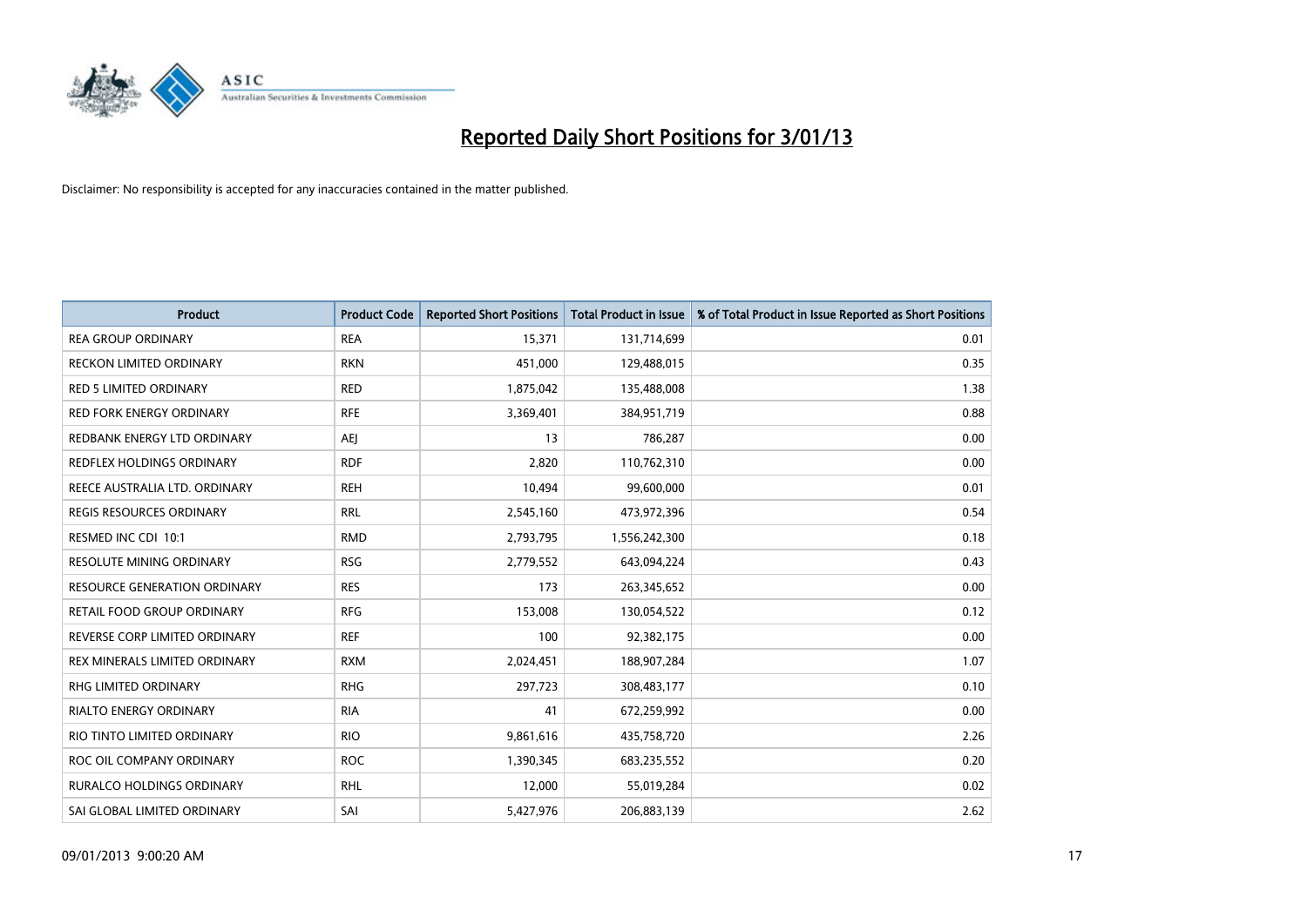

| <b>Product</b>                           | <b>Product Code</b> | <b>Reported Short Positions</b> | <b>Total Product in Issue</b> | % of Total Product in Issue Reported as Short Positions |
|------------------------------------------|---------------------|---------------------------------|-------------------------------|---------------------------------------------------------|
| SALMAT LIMITED ORDINARY                  | <b>SLM</b>          | 488,210                         | 159,812,799                   | 0.31                                                    |
| SAMSON OIL & GAS LTD ORDINARY            | <b>SSN</b>          | 4,952,064                       | 1,865,384,154                 | 0.27                                                    |
| SANDFIRE RESOURCES ORDINARY              | <b>SFR</b>          | 1,718,012                       | 153,524,301                   | 1.12                                                    |
| <b>SANTOS LTD ORDINARY</b>               | <b>STO</b>          | 3,545,933                       | 958,870,979                   | 0.37                                                    |
| SARACEN MINERAL ORDINARY                 | <b>SAR</b>          | 6,516,658                       | 595,217,424                   | 1.09                                                    |
| SCA PROPERTY GROUP STAPLED SECURITIES    | <b>SCP</b>          | 6,786,860                       | 585,455,114                   | 1.16                                                    |
| SEDGMAN LIMITED ORDINARY                 | <b>SDM</b>          | 532,381                         | 217,623,797                   | 0.24                                                    |
| SEEK LIMITED ORDINARY                    | <b>SEK</b>          | 13,670,982                      | 337,101,307                   | 4.06                                                    |
| SENEX ENERGY LIMITED ORDINARY            | SXY                 | 2,217,607                       | 1,140,194,837                 | 0.19                                                    |
| SERVICE STREAM ORDINARY                  | <b>SSM</b>          | 5,018                           | 283,418,867                   | 0.00                                                    |
| SEVEN GROUP HOLDINGS ORDINARY            | <b>SVW</b>          | 3,241,901                       | 307,410,281                   | 1.05                                                    |
| SEVEN WEST MEDIA LTD ORDINARY            | <b>SWM</b>          | 20,435,359                      | 999,160,872                   | 2.05                                                    |
| SIGMA PHARMACEUTICAL ORDINARY            | <b>SIP</b>          | 6,899,062                       | 1,173,298,140                 | 0.59                                                    |
| SIHAYO GOLD LIMITED ORDINARY             | SIH                 | 208,077                         | 799, 377, 748                 | 0.03                                                    |
| SILEX SYSTEMS ORDINARY                   | <b>SLX</b>          | 991,673                         | 170,232,464                   | 0.58                                                    |
| SILVER CHEF LIMITED ORDINARY             | SIV                 | 2,429                           | 27,222,919                    | 0.01                                                    |
| SILVER LAKE RESOURCE ORDINARY            | <b>SLR</b>          | 18,792,927                      | 228,940,486                   | 8.21                                                    |
| SIMS METAL MGMT LTD ORDINARY             | SGM                 | 8,037,014                       | 204,296,106                   | 3.93                                                    |
| SINGAPORE TELECOMM. CHESS DEPOSITARY INT | SGT                 | 3,729,486                       | 138,645,546                   | 2.69                                                    |
| SIRIUS RESOURCES NL ORDINARY             | <b>SIR</b>          | 18,000                          | 220,834,586                   | 0.01                                                    |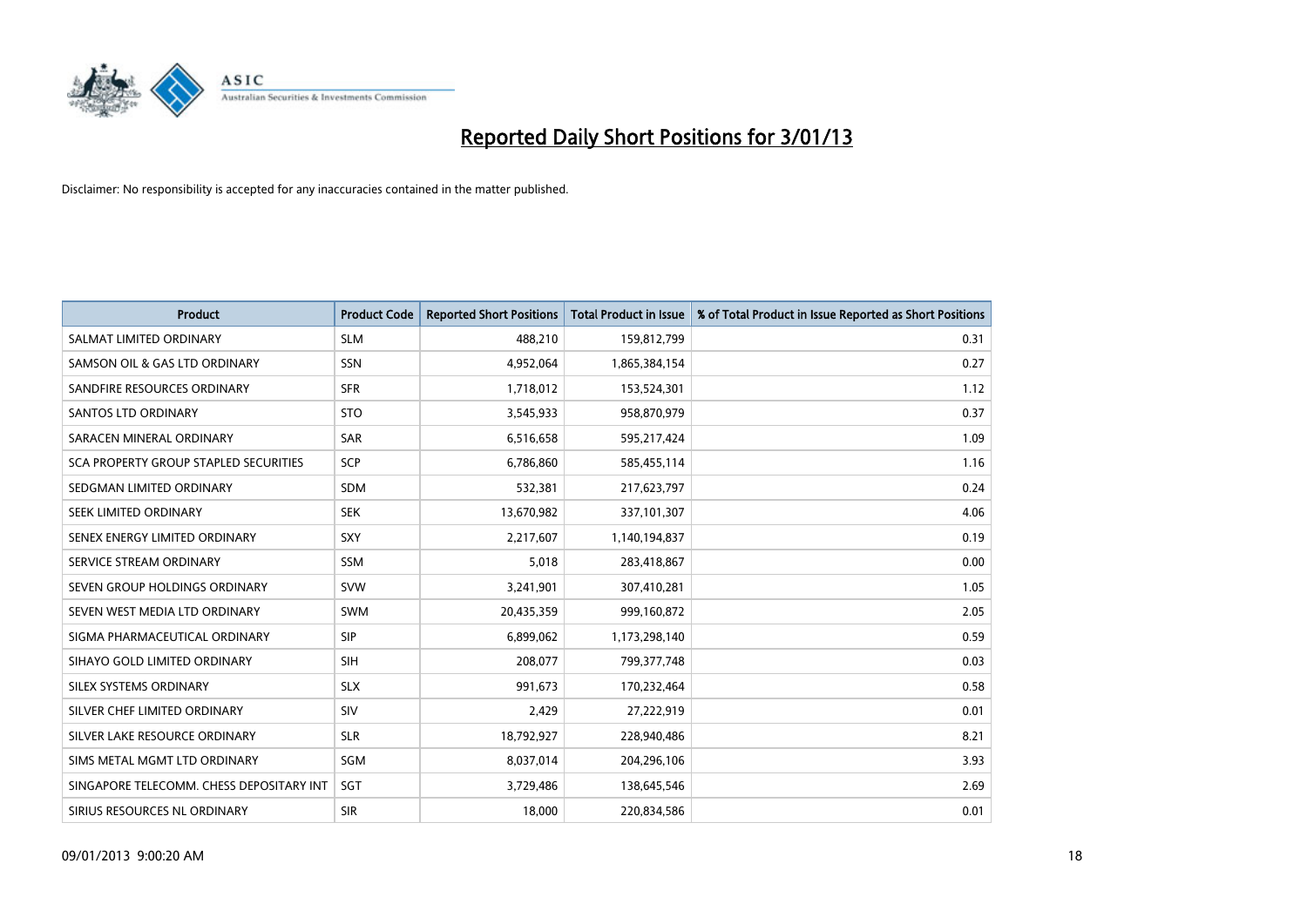

| <b>Product</b>                           | <b>Product Code</b> | <b>Reported Short Positions</b> | <b>Total Product in Issue</b> | % of Total Product in Issue Reported as Short Positions |
|------------------------------------------|---------------------|---------------------------------|-------------------------------|---------------------------------------------------------|
| SIRTEX MEDICAL ORDINARY                  | <b>SRX</b>          | 317,192                         | 55,768,136                    | 0.57                                                    |
| SKILLED GROUP LTD ORDINARY               | <b>SKE</b>          | 6,112,402                       | 233,487,276                   | 2.62                                                    |
| <b>SKY NETWORK ORDINARY</b>              | <b>SKT</b>          | 13,713                          | 389,139,785                   | 0.00                                                    |
| SKYCITY ENT GRP LTD ORDINARY             | <b>SKC</b>          | 87,149                          | 576,958,340                   | 0.02                                                    |
| <b>SLATER &amp; GORDON ORDINARY</b>      | SGH                 | 31,288                          | 170,537,215                   | 0.02                                                    |
| SMS MANAGEMENT, ORDINARY                 | <b>SMX</b>          | 1,209,458                       | 69,378,477                    | 1.74                                                    |
| SONIC HEALTHCARE ORDINARY                | <b>SHL</b>          | 5,349,636                       | 396,025,681                   | 1.35                                                    |
| SOUL PATTINSON (W.H) ORDINARY            | SOL                 | 17,367                          | 239,395,320                   | 0.01                                                    |
| SOUTH BOULDER MINES ORDINARY             | <b>STB</b>          | 136,195                         | 127,952,826                   | 0.11                                                    |
| SP AUSNET STAPLED SECURITIES             | <b>SPN</b>          | 6,957,972                       | 3,367,543,113                 | 0.21                                                    |
| SPARK INFRASTRUCTURE STAPLED NOTE & UNIT | SKI                 | 33,347,518                      | 1,326,734,264                 | 2.51                                                    |
| SPDR 200 FUND ETF UNITS                  | <b>STW</b>          | 34,491                          | 48,359,567                    | 0.07                                                    |
| SPDRMSCIAUSELECTHDY ETF UNITS            | SYI                 | 8,710                           | 2,407,545                     | 0.36                                                    |
| SPECIALTY FASHION ORDINARY               | SFH                 | 2,578,941                       | 192,236,121                   | 1.34                                                    |
| ST BARBARA LIMITED ORDINARY              | <b>SBM</b>          | 1,668,977                       | 488,074,077                   | 0.34                                                    |
| STANMORE COAL LTD ORDINARY               | <b>SMR</b>          | 32,870                          | 207,827,090                   | 0.02                                                    |
| STARPHARMA HOLDINGS ORDINARY             | SPL                 | 6,387,815                       | 283,640,060                   | 2.25                                                    |
| STHN CROSS MEDIA ORDINARY                | <b>SXL</b>          | 18,380,057                      | 704,858,524                   | 2.61                                                    |
| STOCKLAND UNITS/ORD STAPLED              | SGP                 | 23,638,159                      | 2,202,657,963                 | 1.07                                                    |
| STRAITS RES LTD. ORDINARY                | SRO                 | 69,907                          | 1,164,150,159                 | 0.01                                                    |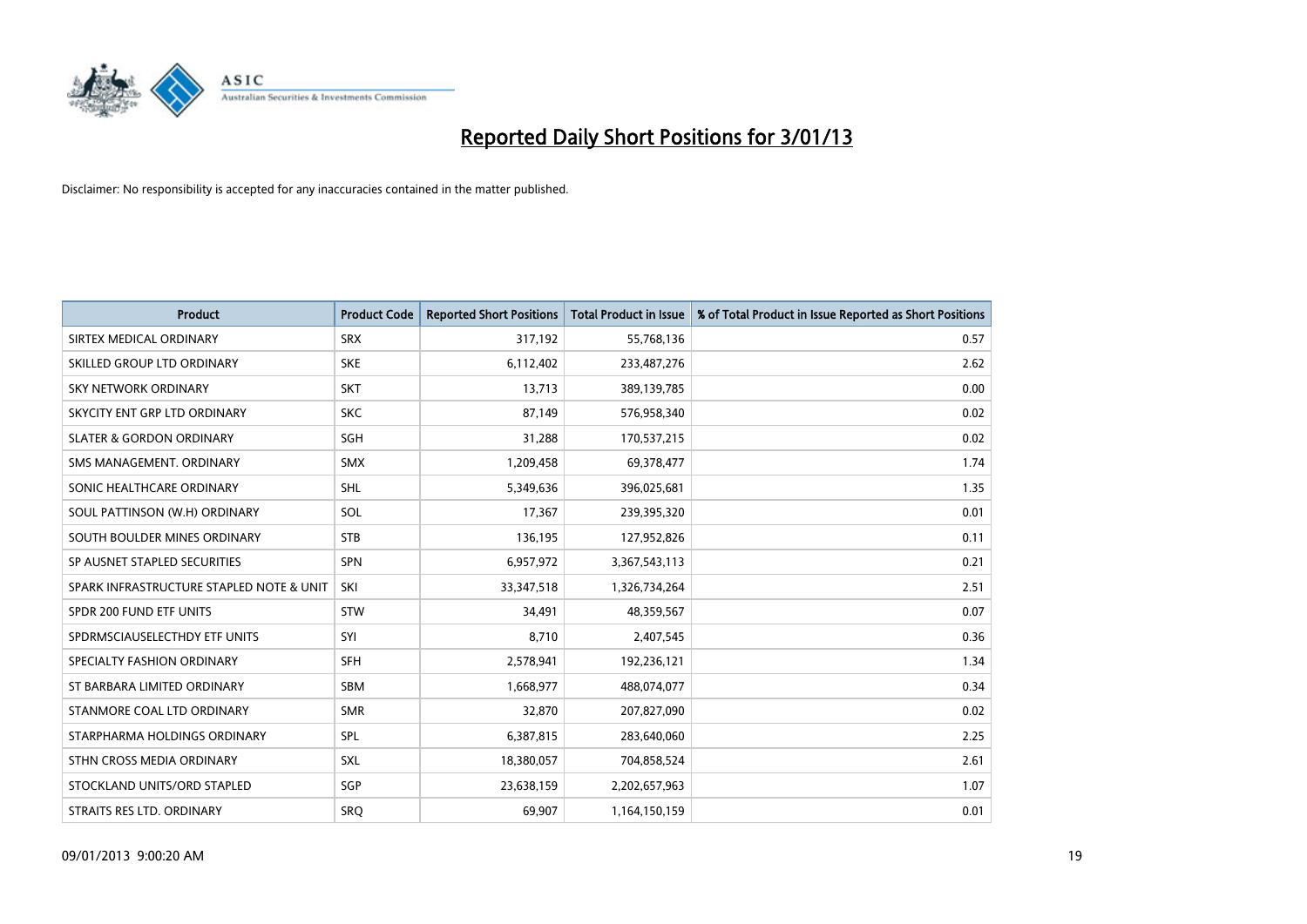

| <b>Product</b>                      | <b>Product Code</b> | <b>Reported Short Positions</b> | <b>Total Product in Issue</b> | % of Total Product in Issue Reported as Short Positions |
|-------------------------------------|---------------------|---------------------------------|-------------------------------|---------------------------------------------------------|
| STW COMMUNICATIONS ORDINARY         | SGN                 | 77,040                          | 403,828,512                   | 0.02                                                    |
| SUNCORP GROUP LTD ORDINARY          | <b>SUN</b>          | 8,686,200                       | 1,286,600,980                 | 0.68                                                    |
| SUNDANCE ENERGY ORDINARY            | <b>SEA</b>          | 2,749,911                       | 278,765,141                   | 0.99                                                    |
| SUNDANCE RESOURCES ORDINARY         | <b>SDL</b>          | 7,457,589                       | 3,066,227,034                 | 0.24                                                    |
| SUNLAND GROUP LTD ORDINARY          | <b>SDG</b>          | 118,391                         | 189,417,674                   | 0.06                                                    |
| SUPER RET REP LTD ORDINARY          | <b>SUL</b>          | 820,556                         | 196,382,811                   | 0.42                                                    |
| SYD AIRPORT STAPLED US PROHIBIT.    | SYD                 | 11,834,813                      | 1,861,210,782                 | 0.64                                                    |
| SYRAH RESOURCES ORDINARY            | <b>SYR</b>          | 16,587                          | 134,107,089                   | 0.01                                                    |
| TABCORP HOLDINGS LTD ORDINARY       | <b>TAH</b>          | 14,354,990                      | 734,015,737                   | 1.96                                                    |
| TANAMI GOLD NL ORDINARY             | <b>TAM</b>          | 380,344                         | 261,132,677                   | 0.15                                                    |
| TAP OIL LIMITED ORDINARY            | <b>TAP</b>          | 450,308                         | 241,295,311                   | 0.19                                                    |
| TASSAL GROUP LIMITED ORDINARY       | <b>TGR</b>          | 75,124                          | 146,304,404                   | 0.05                                                    |
| TATTS GROUP LTD ORDINARY            | <b>TTS</b>          | 6,689,999                       | 1,386,103,541                 | 0.48                                                    |
| TECHNOLOGY ONE ORDINARY             | <b>TNE</b>          | 49,891                          | 306,620,955                   | 0.02                                                    |
| <b>TELECOM CORPORATION ORDINARY</b> | <b>TEL</b>          | 10,266,797                      | 1,824,673,847                 | 0.56                                                    |
| TELSTRA CORPORATION. ORDINARY       | <b>TLS</b>          | 23,160,108                      | 12,443,074,357                | 0.19                                                    |
| TEN NETWORK HOLDINGS ORDINARY       | <b>TEN</b>          | 131,984,145                     | 2,312,328,771                 | 5.71                                                    |
| TERANGA GOLD CORP CDI 1:1           | <b>TGZ</b>          | 206,765                         | 163,248,235                   | 0.13                                                    |
| TEXON PETROLEUM LTD ORDINARY        | <b>TXN</b>          | 70,615                          | 245,339,848                   | 0.03                                                    |
| THE REJECT SHOP ORDINARY            | <b>TRS</b>          | 2,557,988                       | 26,092,220                    | 9.80                                                    |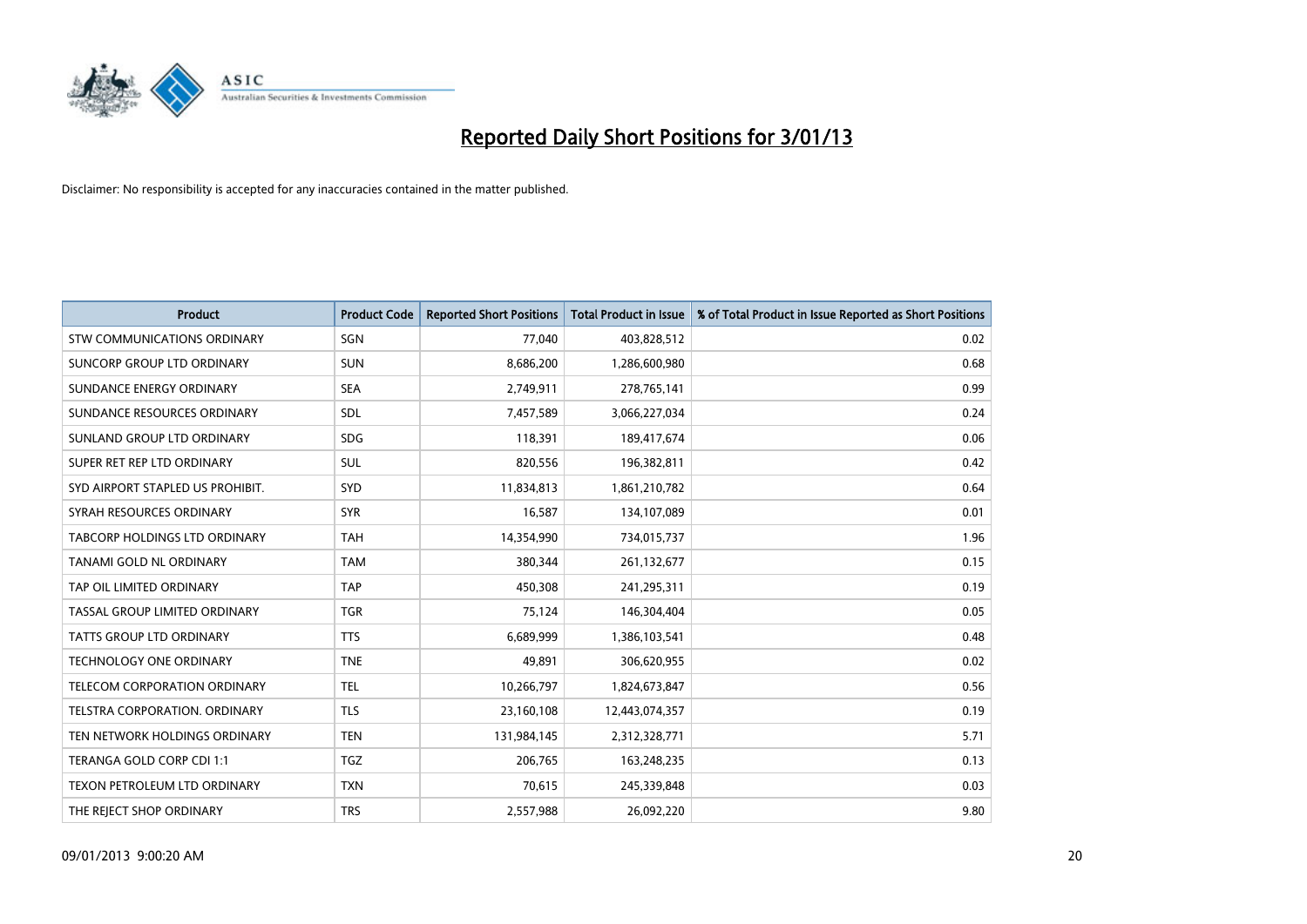

| <b>Product</b>                       | <b>Product Code</b> | <b>Reported Short Positions</b> | <b>Total Product in Issue</b> | % of Total Product in Issue Reported as Short Positions |
|--------------------------------------|---------------------|---------------------------------|-------------------------------|---------------------------------------------------------|
| THORN GROUP LIMITED ORDINARY         | <b>TGA</b>          | 887,132                         | 146,784,042                   | 0.60                                                    |
| TIGER RESOURCES ORDINARY             | <b>TGS</b>          | 2,083,772                       | 673,470,269                   | 0.31                                                    |
| TOLL HOLDINGS LTD ORDINARY           | <b>TOL</b>          | 31,568,004                      | 717,133,875                   | 4.40                                                    |
| TOX FREE SOLUTIONS ORDINARY          | <b>TOX</b>          | 845,620                         | 115,989,858                   | 0.73                                                    |
| TPG TELECOM LIMITED ORDINARY         | <b>TPM</b>          | 2,926,429                       | 793,808,141                   | 0.37                                                    |
| <b>TRADE ME GROUP ORDINARY</b>       | <b>TME</b>          | 800,052                         | 396,017,568                   | 0.20                                                    |
| <b>TRANSFIELD SERVICES ORDINARY</b>  | <b>TSE</b>          | 4,901,642                       | 512,457,716                   | 0.96                                                    |
| TRANSPACIFIC INDUST. ORDINARY        | <b>TPI</b>          | 6,724,810                       | 1,578,563,490                 | 0.43                                                    |
| TRANSURBAN GROUP TRIPLE STAPLED SEC. | <b>TCL</b>          | 6,785,820                       | 1,462,379,803                 | 0.46                                                    |
| TREASURY WINE ESTATE ORDINARY        | <b>TWE</b>          | 19,777,543                      | 647,227,144                   | 3.06                                                    |
| TROY RESOURCES LTD ORDINARY          | <b>TRY</b>          | 63,705                          | 91,318,649                    | 0.07                                                    |
| UGL LIMITED ORDINARY                 | UGL                 | 5,935,998                       | 166,315,038                   | 3.57                                                    |
| UXC LIMITED ORDINARY                 | <b>UXC</b>          | 1,525,953                       | 308,056,885                   | 0.50                                                    |
| <b>VENTURE MINERALS ORDINARY</b>     | <b>VMS</b>          | 227,760                         | 287,320,170                   | 0.08                                                    |
| <b>VIRGIN AUS HLDG LTD ORDINARY</b>  | <b>VAH</b>          | 32,665,494                      | 2,455,775,111                 | 1.33                                                    |
| <b>VOCUS COMMS LTD ORDINARY</b>      | <b>VOC</b>          | 77,452                          | 77,111,341                    | 0.10                                                    |
| WATPAC LIMITED ORDINARY              | <b>WTP</b>          | 7,804                           | 184,332,526                   | 0.00                                                    |
| <b>WDS LIMITED ORDINARY</b>          | <b>WDS</b>          | 7                               | 144,740,614                   | 0.00                                                    |
| <b>WEBJET LIMITED ORDINARY</b>       | <b>WEB</b>          | 97,138                          | 78,010,374                    | 0.12                                                    |
| WESFARMERS LIMITED ORDINARY          | <b>WES</b>          | 27,832,616                      | 1,006,650,182                 | 2.76                                                    |